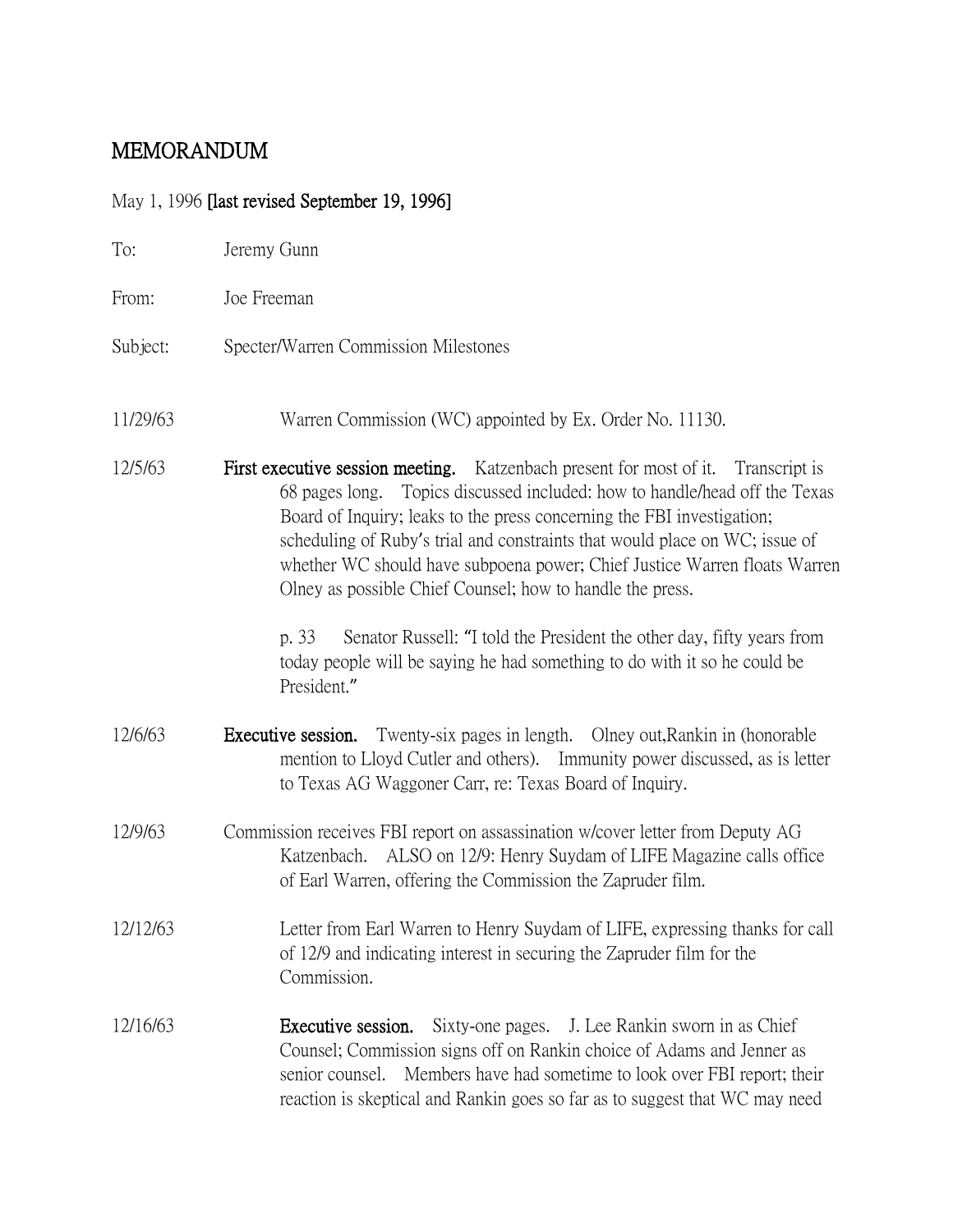some investigative staff of its own to handle "tender spots": areas where the credibility or performance of existing agencies maybe open to question. Other topics include: when to go to Texas; how to handle potential VIP witnesses like Jackie Kennedy, the Connallys and LBJ. McCloy, in particular, feels strongly that the Commission must speak with Jackie as soon as possible (p. 55). Dulles distributes his history of previous U.S. assassinations. p.12 Boggs: "There's nothing in there [FBI report] about Gov. Connally."Warren: "No."Cooper: "And whether or not they found any bullets in him."McCloy: "This bullet business leaves me confused."Warren: "It's totally inconclusive."Russell: "They couldn't find where one bullet came out that struck the President and yet they found a bullet in the stretcher." p. 55 McCloy: "She's [Jackie Kennedy] the chief witness as to how those bullets hit her husband. She saw both of them."Russell: "Yes, there's no question about that."McCloy: "This is looming up as the most confusing thing that we've got." Warren: "I wonder if the report we get from the Secret Service wouldn't pretty much clear that up. If it doesn't, good Lord, what can they report to us on that will help us? They were there, right at the car, and know exactly what happened. Boggs: "Well, this FBI report doesn't clear it up." Warren: "It doesn't do anything."Boggs: "It raises a lot of new questions in my mind." 12/18/63 Secret Service submits report to Commission. 12/20/63 Per its request, the Commission begins receiving the raw FBI investigative reports upon which the 12/9 Report was based. 1/2/64 Arlen Specter forwards cover letter and resume to Commission. 1/9/64 Hiring of Arlen Specter announced. FBI SAC Philadelphia forwards biographical sketch of Specter to Director Hoover. 1/20/64 Chief Justice attends staff meeting at which Specter and other new hires are present. He tells lawyers: "Your only client is the truth." 1/21/64 Executive session. One hundred and twenty-six pages. The structure of the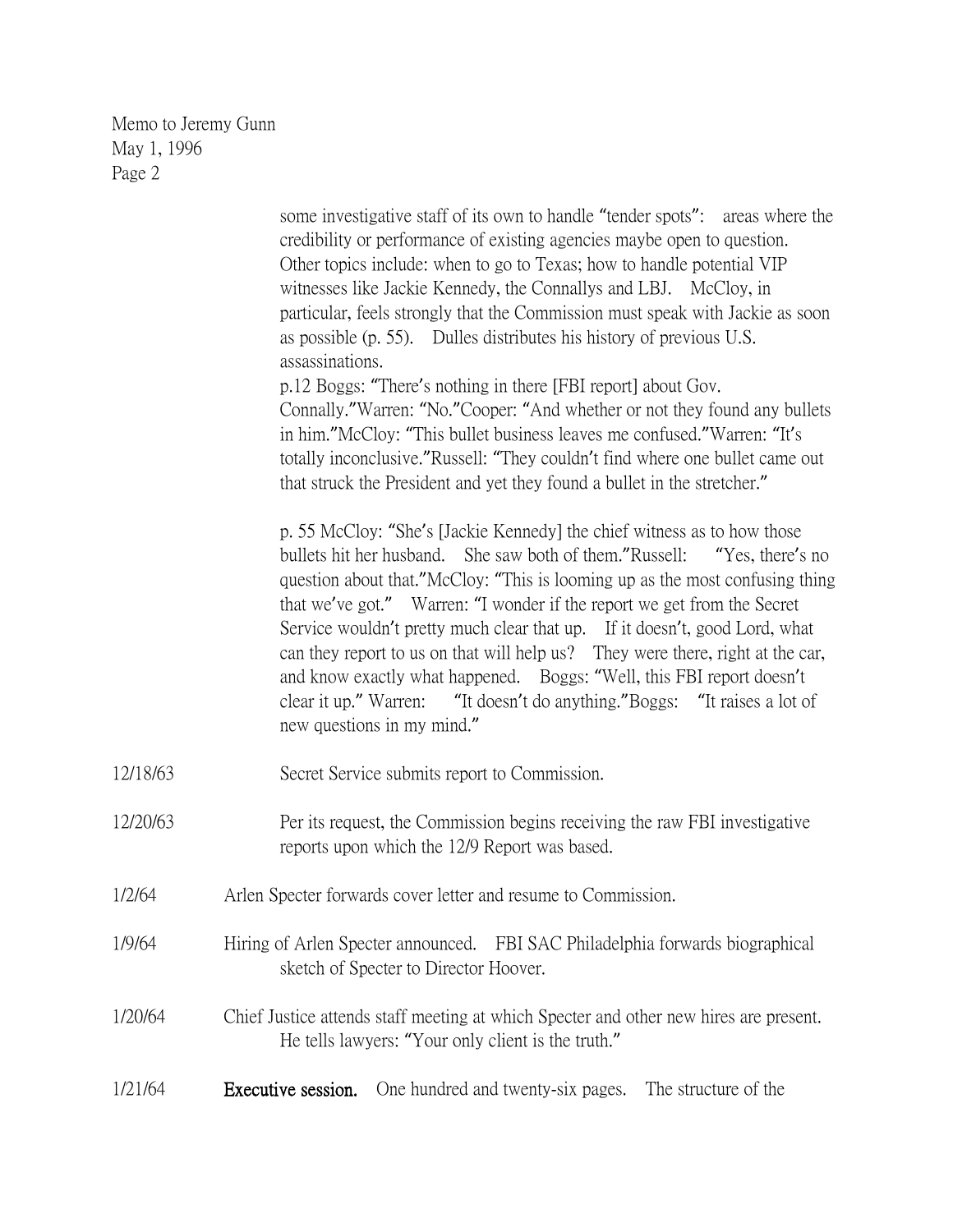> Commission's inquiry begins to take shape: six areas of inquiry, completion of staffing, setting up of subject teams composed of one senior and one junior counsel, June St.. target date for completion, etc. Other discussion items: Jackie Kennedy's potential testimony, press relations, differences between FBI/USSS estimates on distances in Dealey Plaza, protection of Oswald's body (and fear of move to exhume and cremate him), negotiations with Marina's lawyer (re: upcoming testimony), protective custody of Marina, approach to Soviet Union for records, Ruby trial, etc. There is an obscure passage,reproduced below, which suggests that the Commission had physical possession of the autopsy photos at this point.

p. 20 McCloy: "...let's find out about these wounds, it is just as confusing now as could be. It left my mind muddy as to what really did happen... why did the FBI report come out with something which isn't consistent with the autopsy when we finally see the autopsy?"

p. 35 McCloy: "They [unclear what this pronoun references -- perhaps FBI or other agency documents] talk about the colored photographs of the President's body -- do we have those?" [again, does 'those' refer to the reports or to the photographs?]. Rankin: "Yes, it is part of it, a small part of it."McCloy: "Are they here?"Rankin: "Yes. But we don't have the minutes of the autopsy, and we asked for that..."

- 1/22/64 **Executive Session.** This was an unplanned, emergency session called to discuss an alert from Texas AG Waggoner Carr, re: allega-tion that Oswald was an FBI informant. Meeting lasted from 5:30 PM until after 7:00 PM. Decision was made to have relevant Texas officials come to Washington to speak with WC staff. This took place two days later, on 1/24.
- 1/23/64 Specter/Adams memo to Rankin: "Statement of Objectives and problems in Response to Your Request of January 22, 1964."Attached to this two-paragraph memo is a four-page"Revised Outline of Subject Matter of Phase I" and a two-page"Memorandum of Things to Be Done and Some of the Problems involved." The latter list includes "(f) Further viewing and analysis of the moving pictures of the actual happening and of the reconstructions." This suggests that Specter may already have seen a copy of the Zapruder film. Note also the next item: "(g) There would seem to be a considerable amount of confusion as to the actual path of the bullets which hit President Kennedy,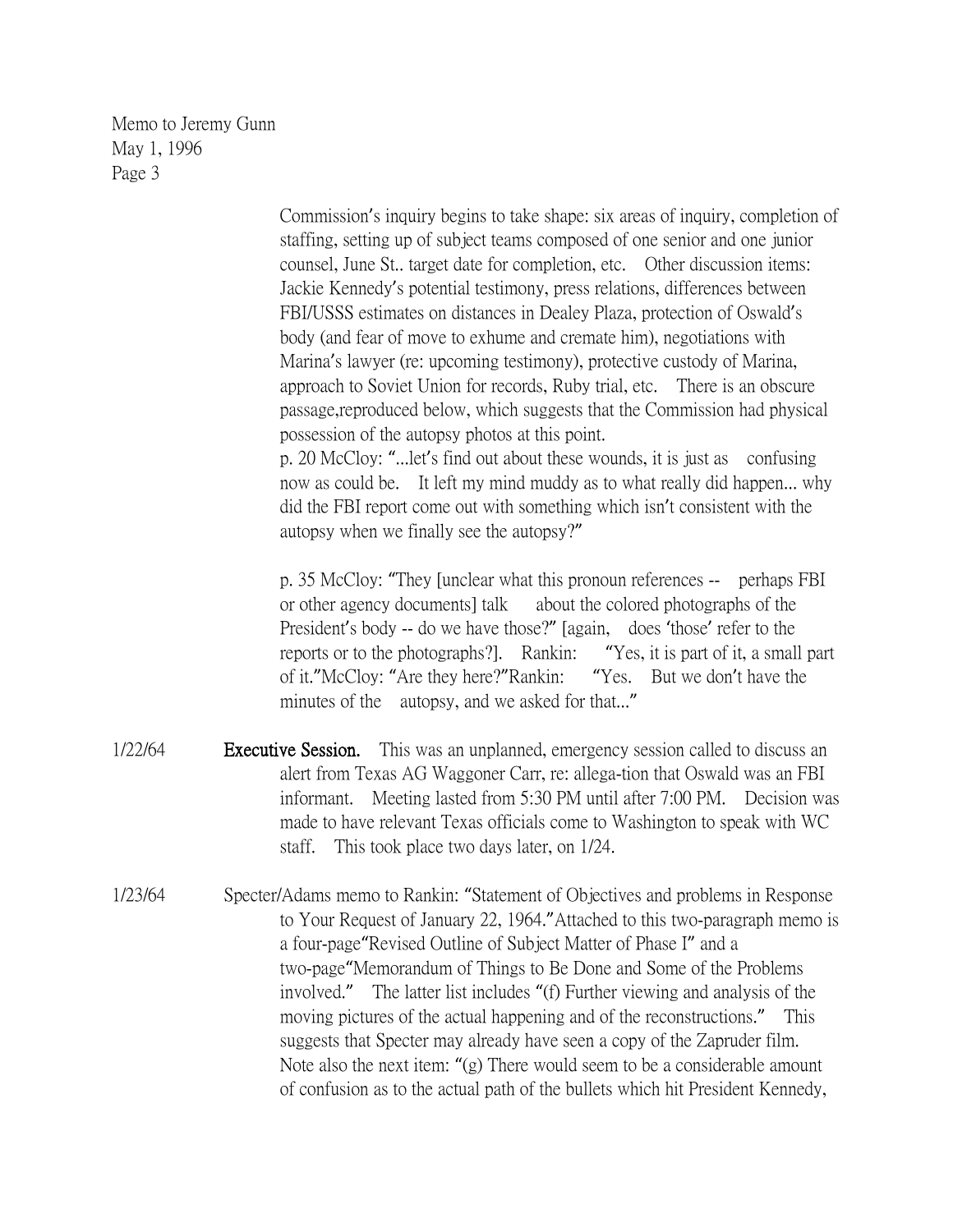particularly the one which entered the right side of his back."

1/27/64 **Executive session.** Eighty-five pages. Since the executive session of the 22nd, the Oswald-as-FBI-informant issue had risen to prominence in the media. The Commission spent a great deal of time discussing allegations published in the Houston Post ("Oswald Rumored as Informant for U.S.", by Lonnie Hudkins, January 1, 1964), and subsequently recycled in the Nation (Harold Feldman's article "Oswald and the FBI" ran in the magazine's 1/27 issue, which was available on newsstands on 1/24) and N.Y. Times, that Oswald was an FBI informant. Members wrestled with the difficulty of getting to the truth of the allegation: it was in the context of this discussion that Allen Dulles made his now-famous remark about how he would expect an agent, or even J. Edgar Hoover, might lie about the matter under oath. More generally, frustration with the FBI continues to manifest itself. Frustration is also voiced about the likelihood of getting to the truth regarding Oswald's stay in the Soviet Union. Discussion reflects increasing focus on specific investigative areas, including the autopsy/medical evidence. Members are still confused by differences between the FBI report and the autopsy, and Rankin raises what will become and remain a key problem: the location of the back/shoulder wound. In the passage reproduced below, Rankin refers to a "picture" of the back wound; since the Rydberg drawings have not been made at this point, it would seem that Rankin must be referencing one of two things: an autopsy photo, or the autopsy face sheet. Also, Rankin references the confusion over which stretcher CE 399 was on.

> p. 171 Rankin: "Part of our difficulty in regard to it is that they [the FBI] have no problem. They have decided that it is Oswald who committed t he assassination, they have decided that no one else was involved, they have decided --Russell: "They have tried the case and reached a verdict in every aspect."Boggs: "You have put your finger on it."McCloy: "They are a little less certain in the supplementals than they were in the first."Rankin: "Yes, but they are still there. They have decided the case, and we are going to have maybe a thousand further inquiries... And I think their reaction probably would be, 'Why do you want all that? It is clear'."Russell: " 'You have our statement, what else do you need.' "McCloy: "Yes, 'We know who killed cock robin'..."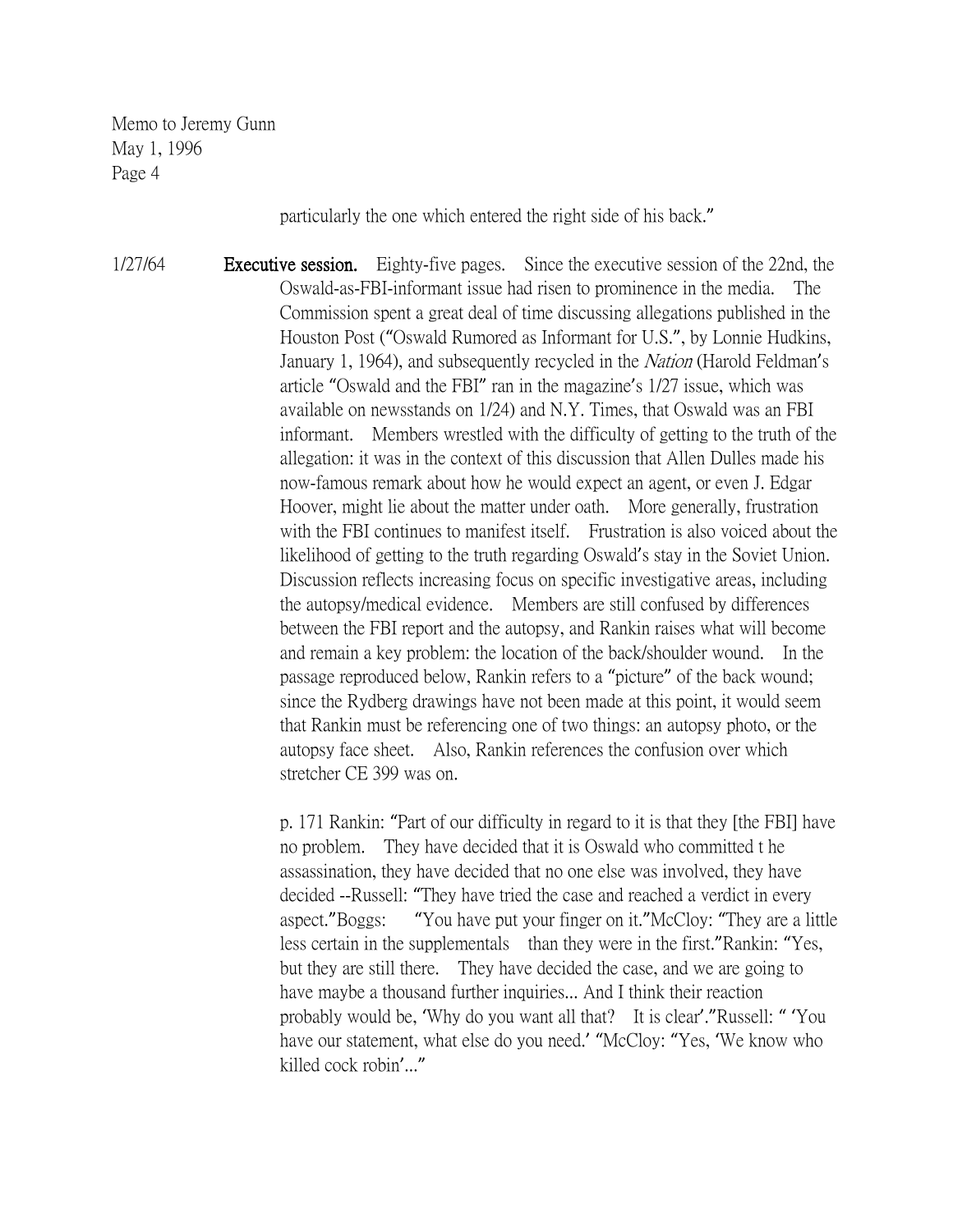|         | p. 193 Rankin: "Then there is a great range of material in regard to the<br>wounds, and the autopsy and this point of exit or entrance of the bullet in the<br>front of the neck, but with the elevation the shot must have come from, and<br>the angle, it seems quite apparent now, since we have the picture of where the<br>bullet entered in the back, that the bullet entered below the shoulder blade to<br>the right of the backbone, which is below the place where the picture shows<br>the bullet come out in the neckband of the shirt in front" ALSO on 1/27:<br>Epstein states that this is the date on which WC staffers Specter, Redlich and<br>Eisenberg first meet with FBI personnel Shaneyfelt and Gauthier and USSS<br>Inspector Kelley to conduct a frame-by-frame analysis of the Zapruder film<br>(The Assassination Chronicles: Inquest, p. 123). |
|---------|----------------------------------------------------------------------------------------------------------------------------------------------------------------------------------------------------------------------------------------------------------------------------------------------------------------------------------------------------------------------------------------------------------------------------------------------------------------------------------------------------------------------------------------------------------------------------------------------------------------------------------------------------------------------------------------------------------------------------------------------------------------------------------------------------------------------------------------------------------------------------|
| 1/30/64 | Five-page Specter memo to Rankin: "Suggestions on Questioning of Marina Oswald<br>in Response to Your Memorandum of January 29th."                                                                                                                                                                                                                                                                                                                                                                                                                                                                                                                                                                                                                                                                                                                                         |
| 1/31/64 | One-page Specter memo to Rankin: "Comments on Pages 47-57 of Proposed<br>Questioning of Marina Oswald."                                                                                                                                                                                                                                                                                                                                                                                                                                                                                                                                                                                                                                                                                                                                                                    |
| 2/3/64  | First Commission hearing; Commission and staff would take testimony from 552<br>witnesses: 94 before members of the Commission, 395 before WC staff<br>attorneys, 61 by affidavit and two by statement.                                                                                                                                                                                                                                                                                                                                                                                                                                                                                                                                                                                                                                                                    |
| 2/19/64 | Specter memo to Rankin: "Comprehensive Memorandum on Phase I." (The<br>memorandum itself is dated 2/18; forwarding/cover memo is dated 2/19.)<br>Subtitled "The Assassination: President Kennedy's Agenda and Activities<br>From Planning the Dallas Trip Through Autopsy," this 106-page document<br>lays out what Specter and the Commission know at this date and what remains<br>The first 27 pages review trip planning and chronicle in great<br>to be done.<br>detail all the newspaper articles concerning the trip, Dallas motorcade route,<br>Pages 28 through 37 take the reader up to the moment of the<br>etc.<br>assassination, recounting the arrival in Dallas, the make-up and route of the<br>motorcade, etc. On page 36, under the heading "6. Speed of the motorcade,"<br>Specter recounts MPH estimates and then states:                              |
|         | "Efforts have been made to ascertain a more exact calculation of speed                                                                                                                                                                                                                                                                                                                                                                                                                                                                                                                                                                                                                                                                                                                                                                                                     |

by viewing the films taken by Mr. Abraham Zapruder and Mr. Orville O. Nix. Those calculations are as of this moment incomplete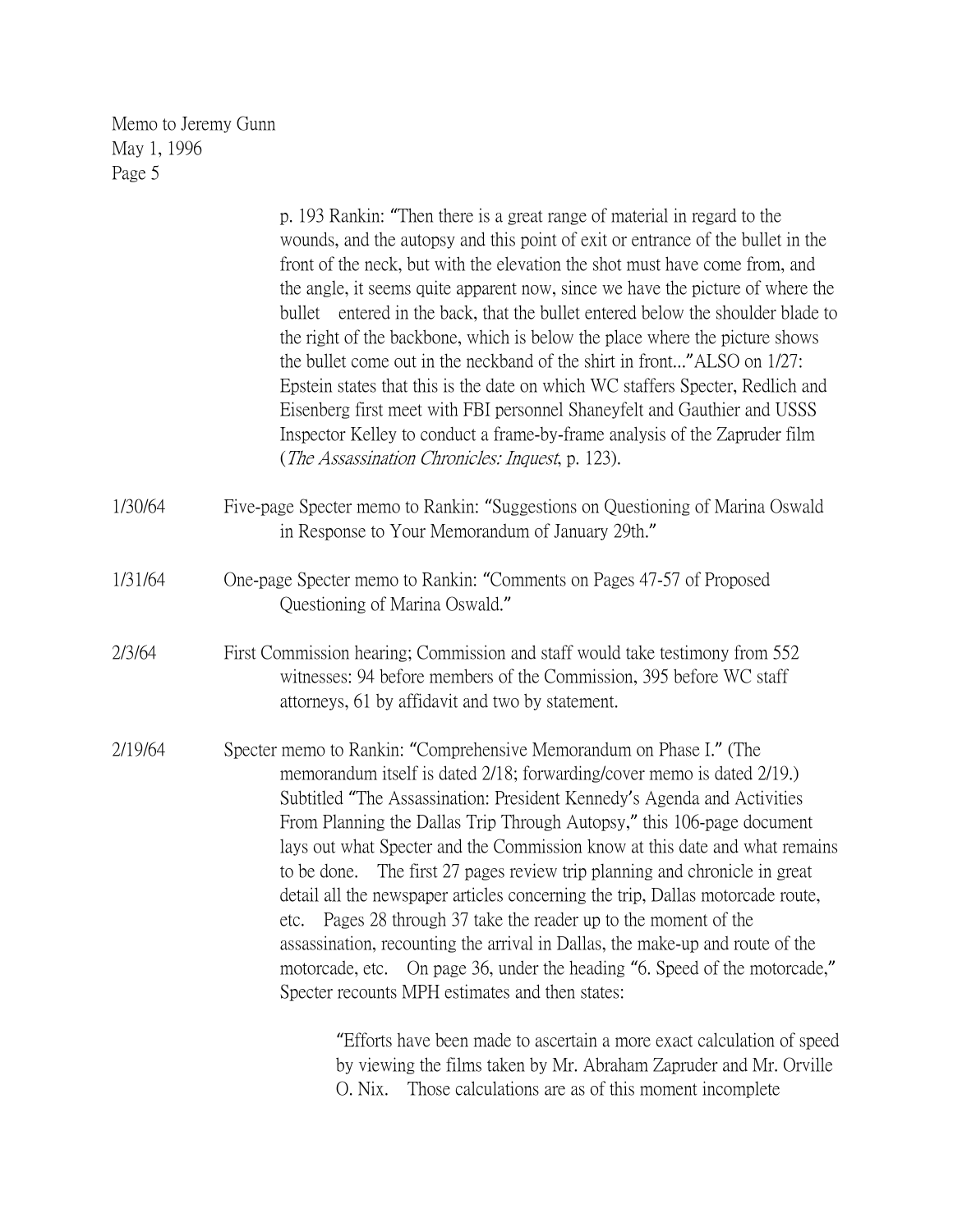> because the precise positions of the President's automobile have not been fixed."

> Study of the Zapruder and Nix films is referenced again on page 39, where Specter also states: "The original of the Zapruder film has been requested." It's clear that much more study of the film evidence is intended; it is less clear how much has already gone on: "...at the time of this writing that supplemental viewing remains to be conducted."

> Pages 40-54 recount eyewitness testimony from Dealey Plaza --motorcade participants as well as bystanders -- including the witnesses who would testify before the Commission (under Specter's questioning) on March 9th and 10th. Pages 58-70 reference the treatment of the President at Parkland; pages 70-74 reference Connally's treatment. Pages 74-80 recount the activities of the rest of the Presidential party at Parkland, departure back to Love Field, President Johnson's swearing in, etc. Specter recapitulates the autopsy report beginning on page 80. Pages 89-100 address the disposition of the President's clothing, the Presidential car and the bullets. In the memo's re-commendations section (p. 100-106), Specter lists individual she believes should testify before the Commission. He stresses his belief that various VIP witnesses whose recollections of the assassination had yet to be recorded (Jackie Kennedy,LBJ and Mrs. Johnson, Gov. and Nellie Connally) should be contacted: "It is crucial that the Commission demonstrate that it is obtaining all the information from all the sources... it is recommended... that these five key individuals give depositions under oath in a question and answer form to be stenographically transcribed" (p. 101, emphasis in original). Under the heading "Further Fact Finding", Specter reiterates: "The original Zapruder film should be viewed" (p. 103). The single-bullet theory has not yet made its appearance, but his recommendations include further research into "what paths the bullets took in the bodies of President Kennedy and Governor Connally. The probable reaction time of Governor Connally should be ascertained, if possible, to best determine the time sequence of the shots" (p. 104). Specter also recommends, under "(g) Further medical data to be obtained as follows:", securing the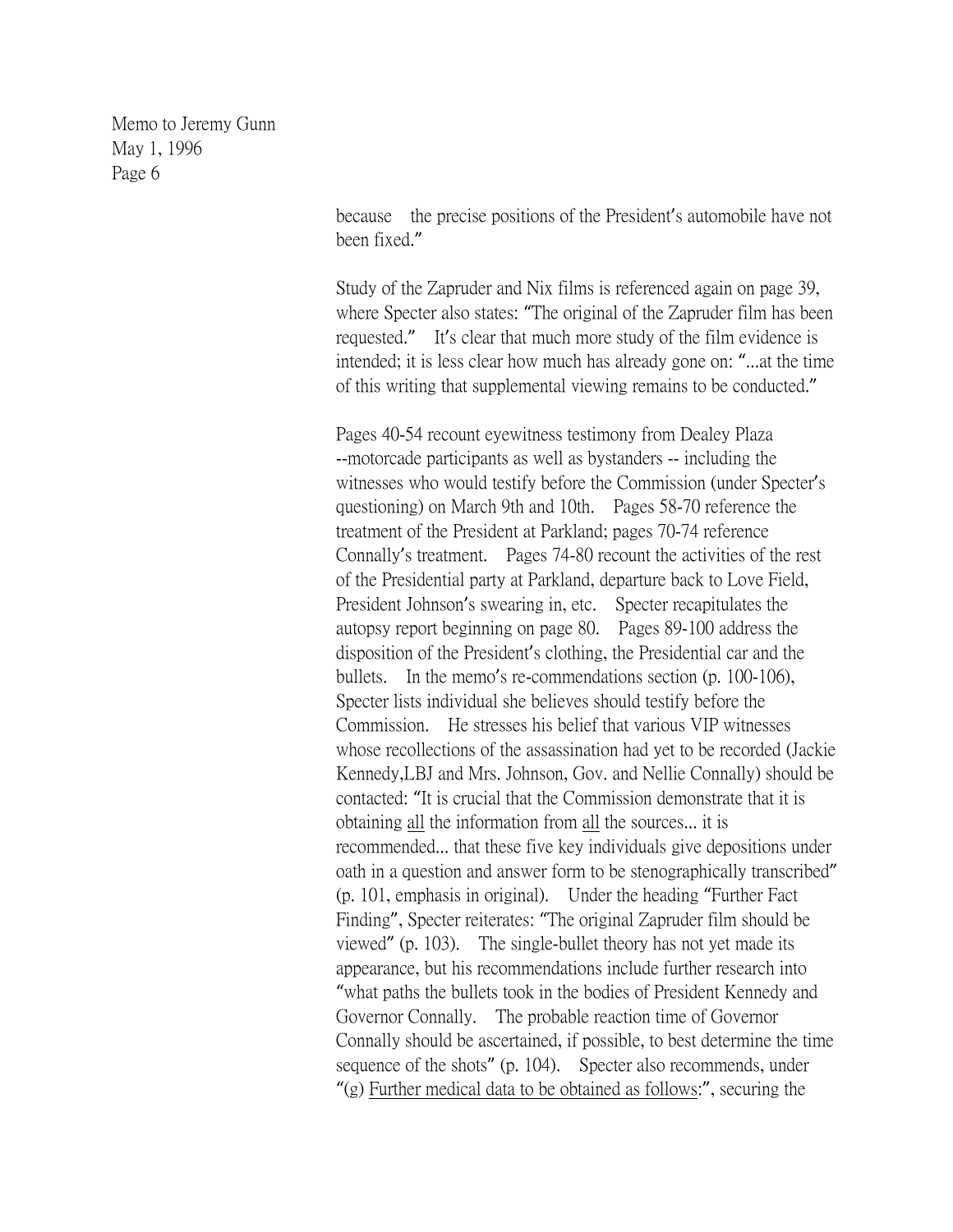> autopsy photos (which he calls "pictures") and X-rays (emphasis in original, p. 104).

2/24/64 Executive session. Six pages, re: Marina disclosure of Oswald threat to Nixon, Oswald/FBI informant, Hosty name being left off the FBI transcript of Oswald's address book, etc. Reference is made to the comprehensive staff memos (like Specter's) being submitted.

2/25/64 Rankin responds to Specter's memo of 2/19 with a two-page memo of his own. The memo instructs Specter to take seven specific steps: 1) prepare questions for the five VIP witnesses, 2) be responsible for taking the testimony the Commission eventually hears on March 9th and 10th from the Secret Service agents and Dealey Plaza/TSBD rifle witnesses; in this regard, Rankin requests a memo, re: evidence Specter expects to elicit, 3) prepare a similar memo for the autopsy doctors; Specter is instructed to consult with Redlich on this subject and Rankin also suggests that the autopsy doctors should be interviewed before their testimony (see 3/12), 4) prepare questions for Yarborough, O'Donnell, Powers and Carter, 5) prepare to go to Texas in mid-March and take depositions of various witnesses Specter recommended be deposed in his memo, 6) work with Redlich, Eisenberg and Belin on ballistics; Rankin also states that Specter should"consult with Mr. Willens as to the necessary steps to obtain the material set forth in subsection G on page 104... [which, as noted above, references the autopsy photos and X-rays, among other items]," 7) instructs Specter to, again, consult Willens on other evidentiary items Specter recommended be obtained. ALSO 2/25/63: Herbert Orth of Life magazine delivers original Zapruder film to the Commission (Belin, *November 22, 1963: You Are the Jury*, p. 304). 2/28/64 Specter memo to Rankin: "Written Material Requested in Your memorandum of

February 25, 1964." This eight-page memo outlines questions to be asked of the Secret Service agents and TSBD rifle witnesses who will testify on March 9th and 10th.

#### 3/3-4/64 Specter interviews Secret Service agents who will testify on 3/9.

3/9/64 Specter conducts questioning of Secret Service agents Kellerman, Greer, Hill and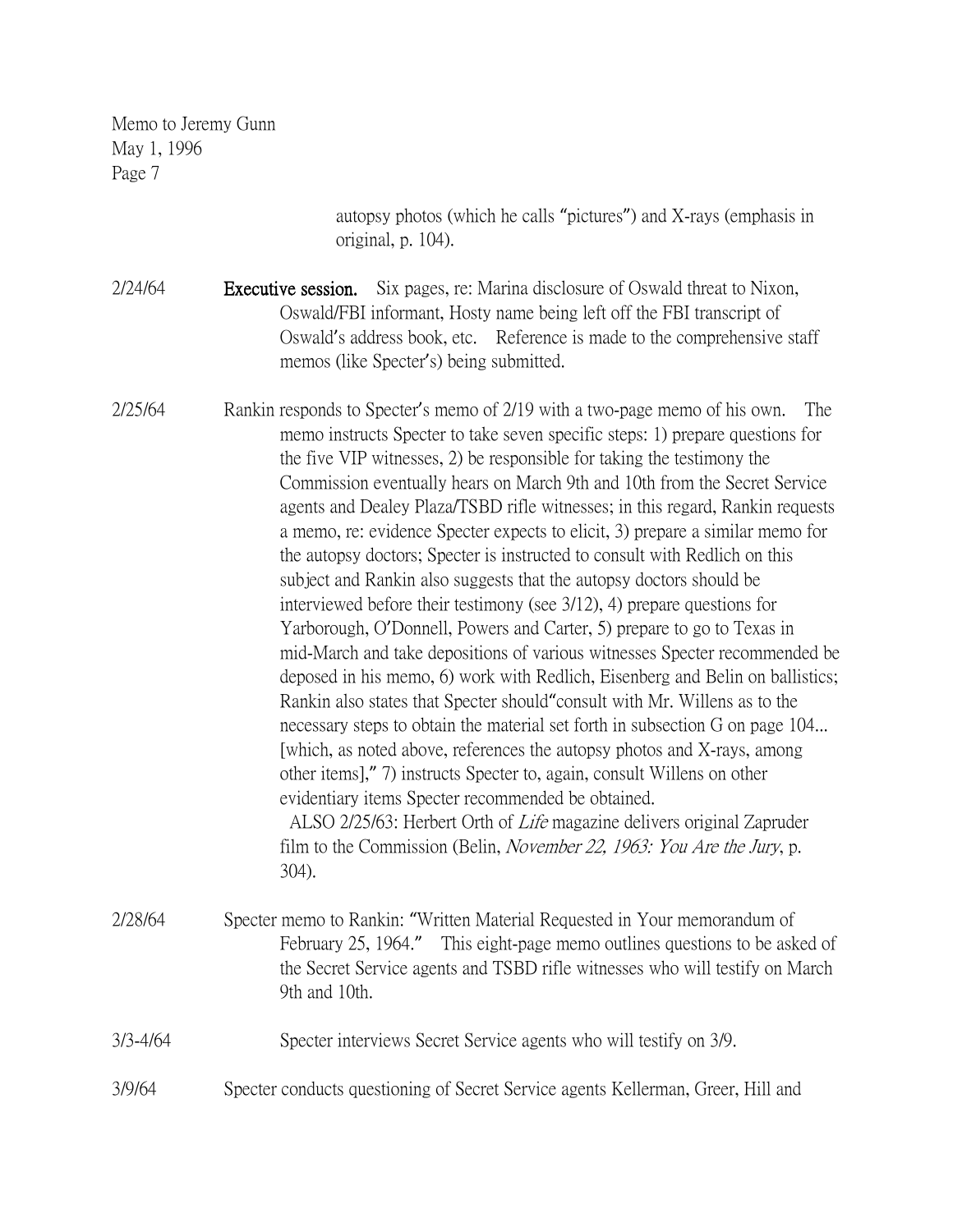Youngblood during their testimony before the Commission.

3/10/64 Specter conducts questioning of Dealey Plaza witnesses Robert Hill Jackson, Arnold Rowland, James Worrell and Amos Euins during their testimony before the Commission.

3/11/64 Specter memo to Rankin: "Witnesses Who Testified Before the Commission on March 9 and 10, 1964." This 3-page memo summarizes testimony of witnesses Specter had questioned on 3/9 and 3/10. Specter notes discrepancies in testimony and 3/3 interviews of Secret Service agents; he also notes that no pre-testimony interviews were conducted of Dealey Plaza/TSBD rifle witnesses.

> ALSO 3/11: Specter and Joseph Ball interview Galloway, Humes and Boswell at Bethesda. The interview lasts approximately two hours. Specter and Ball ask Humes and Boswell to prepare what becomes the Rydberg drawings. According to a mid-1970's inter-view Specter gave to Tom Snyder, this interview is where the single-bullet theory began to take shape:

"The first real inkling that I got of the single-bullet conclusion [Specter indicates that he prefers the term'conclusion' to that of 'theory'] came when I was questioning Dr. Humes. I had one brief session with Dr. Humes, who was the chief autopsy surgeon, at the Bethesda Hospital on the Friday preceding the Monday when he testified before the Warren Commission. I only saw him one afternoon and did that in order to get an idea as to his testimony generally and to tell him about the procedures. Up to that time the general thought had been that the first shot had hit the President in the neck, and the second shot had hit Governor Connally, and the third shot had hit the President in the head...[Specter indicates that he and Humes had a discussion of the path of the bullet through the President's body, the deduced trajectory of the shot, etc., and that] the first thought that came to my mind... [was] where did the bullet go? What happened to the bullet? Where did it go... and that's when we started to explore the possibility that it had hit Governor Connally."

This rendition would also be consistent with Epstein's citing of"early March"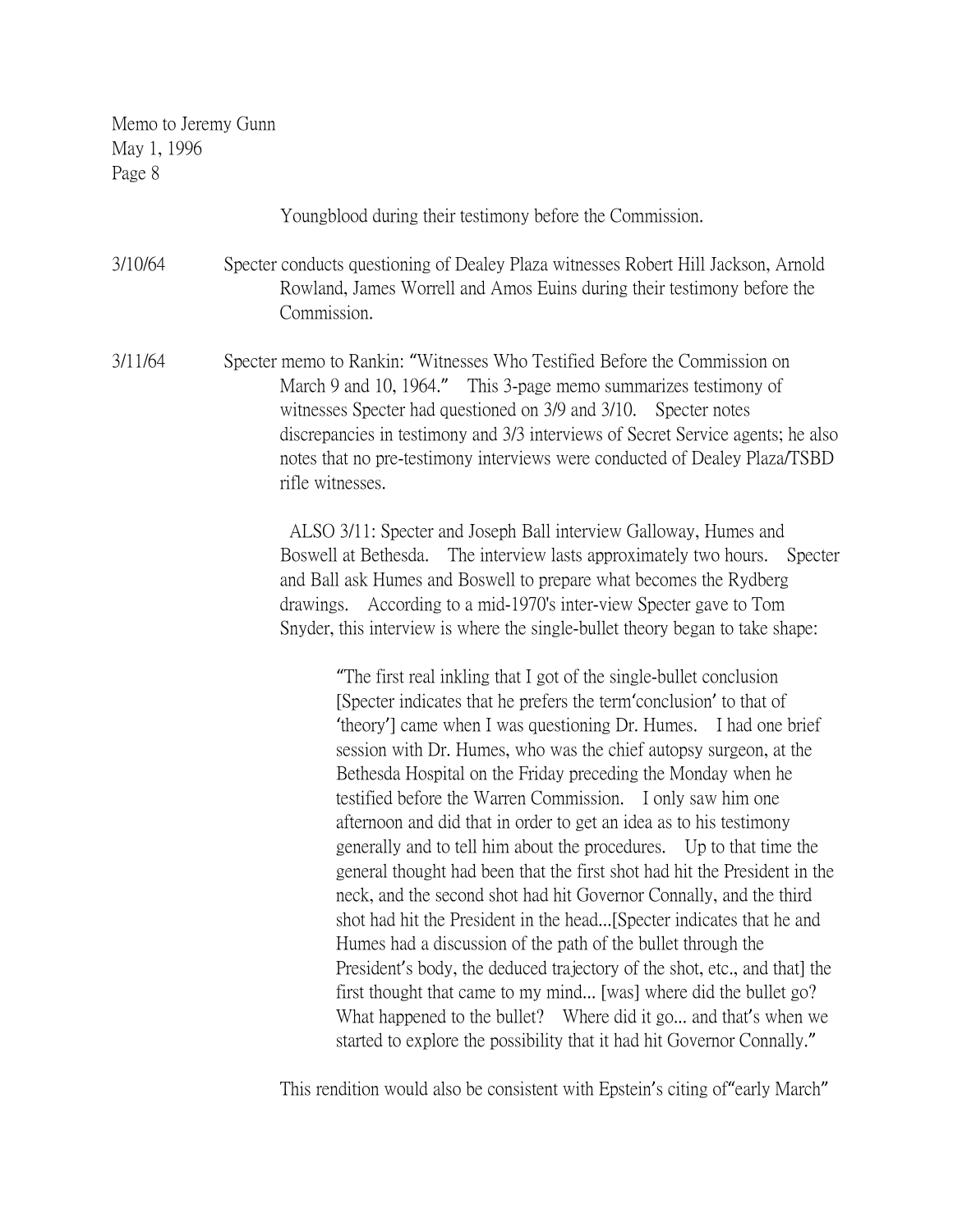as the period in which the single-bullet theory began to evolve (*Inquest*).

3/12/64 Specter memo to Rankin: "Interview of Autopsy Surgeons." This one-and-a-half page memo summarizes the interview of the day before. It makes no mention of the single-bullet theory but it does state that Humes and Boswell "said it was their current opinions that the bullet passed in between two major muscle strands in the President's back and continued on a downward flight and exited through his throat. They noted, at the time of the autopsy, some bruising of the internal parts of the President's body in that area but tended to attribute that to the tracheotomy at that time." This summary memo is instructive in that it suggests that the transit theory for the bullet that entered the President's back may have developed *after* the autopsy (ie., after Humes' call to Dr. Perry of Parkland Hospital) instead of during the course of the autopsy itself. Lifton discusses all this in Best Evidence. Later, in his 1966 interview with Fonzi (see below), Specter supports the contention that the probability of the bullet having transited the President's body was a conclusion which was drawn during the autopsy and subsequently ratified by the call with Perry. In the context of a discussion regarding the Sibert-O'Neill report and it's non-transit conclusion, Specter tells Fonzi:

> "... that was before they cut into the President to see the path that was later detected in the President's neck...Humes talked to Perry, the surgeon at Dallas, on the telephone Saturday morning and then, by that time, Humes had also cut into the President and found... the physical evidence that the bullet passed through the President's neck [emphasis added]."

ALSO 3/12: Specter interviews FBI agents Sibert and O'Neill for about forty-five minutes and drafts a memo to Rankin of the same date, "Interview of FBI Agents Present at Autopsy." Specter questions the agents about "the portions of the FBI report which Kellerman and Greer have repudiated."

ALSO 3/12: Ruby trial ends in Dallas.

3/13/64 WC long-distance telephone call sheet references a Specter-Humes call on this date.

3/16/64 Specter questions Humes, Boswell and Finck during their testimony before the Commission. The single-bullet theory makes its first public appearance in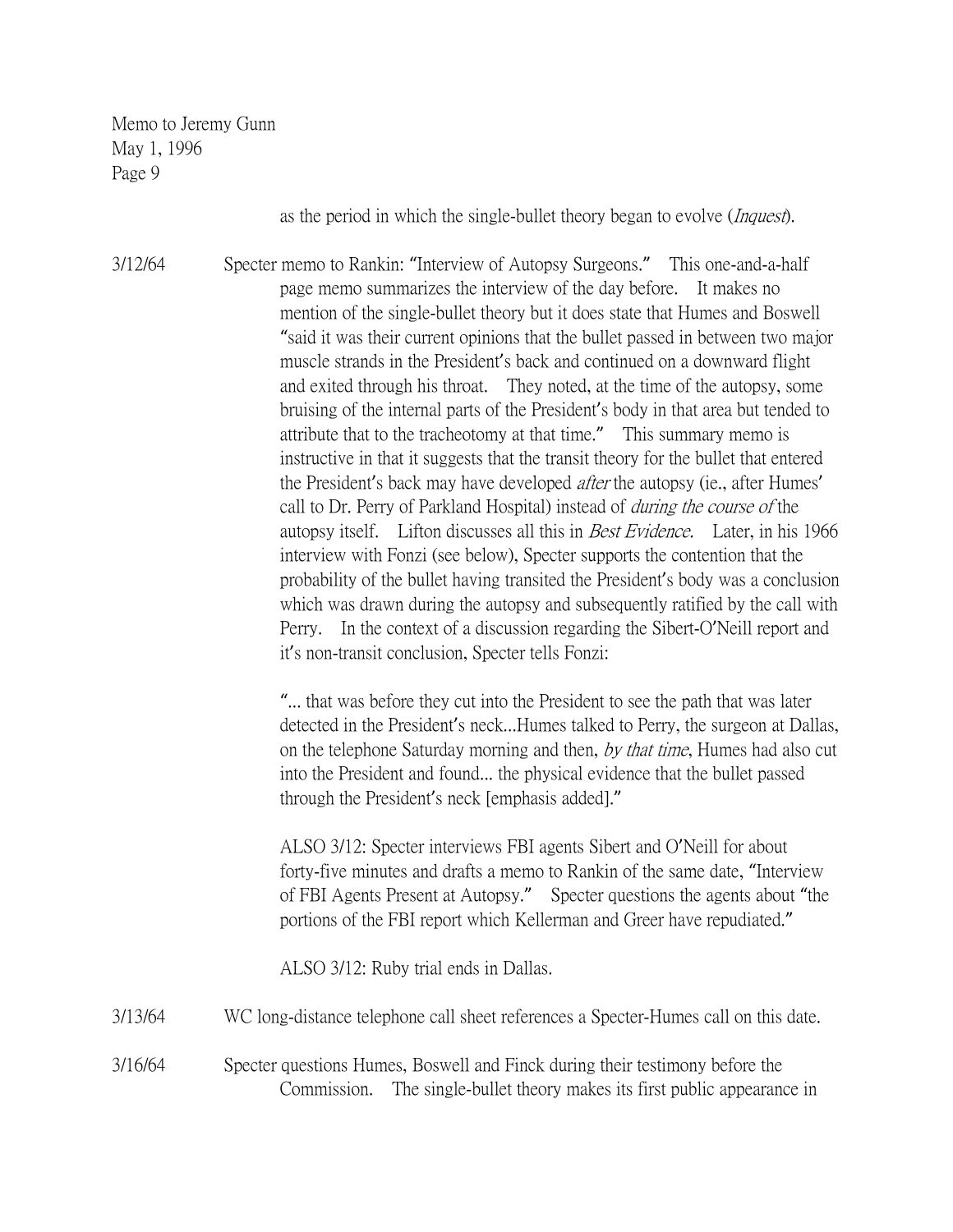the following historic passage (WC Hearings: Volume II, p. 375):

Specter: "Now assuming that there were only three missiles fired, and bearing in mind the positions of President Kennedy and Governor Connally...do you have an opinion as to the source of the missiles which inflicted the wound on President Kennedy... and the wound in Governor Connally's chest...?"Humes: "Yes... this missile struck no bony structures in traversing the body of the late President... it was moving at its exit from the President's body... at great speed... Governor Connally is sitting directly in front of the late President and [I] suggest the possibility that this missile, having traversed the low neck of the late President, in fact traversed the chest of Governor Connally."

Humes is not postulating a full-blown single-bullet theory here, in that a page later Humes states that he thinks it "extremely unlikely" that this same bullet -- even if it traversed the President's neck, the Governor's chest *and* the Governor's wrist -- could *also* have caused the Governor's thigh wound.

ALSO 3/16: Specter leaves late that day for Dallas, via Chicago and Kansas City. Between 3/20 and 3/25 he deposes or interviews 29 people, as follows:

Parkland Hospital Doctors Akin, Bashour, Baxter, Carrico, Curtis, Clark, Dulaney, Giesecke, Gregory, Hunt, Jenkins, Jones, McClelland, Perry, Peters, Salyer, Shaw, Shires and White

Other Parkland Personnel (stretchers and bullets) Diana Bowron, R.J. Jimison, Margaret Henchliffe, Doris Mae Nelson, Henrietta Ross, Ruth Standridge, Darrell Tomlinson, Jane Wester

Also: Parkland Hospital Administrator Charles Price

Other: Jean Hill (3/24)

3/17/64 One-page Specter memo to Jenner and Liebeler asking them to ask the Paines what newspapers Oswald read or subscribed to.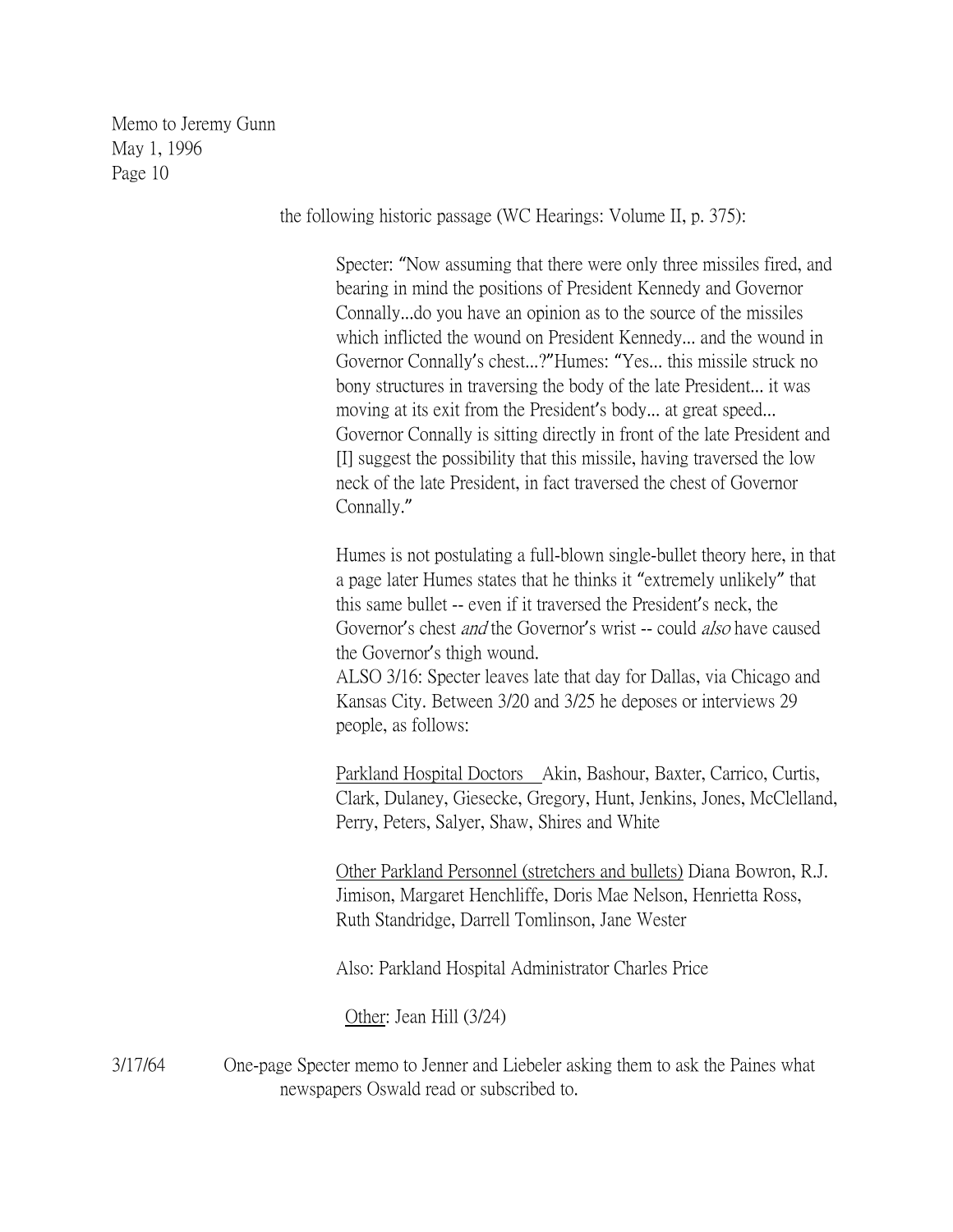| 3/26/64 | Specter returns to Baltimore/Washington                                                                                                                                                                                                                                                                                                                                                                                                                                    |
|---------|----------------------------------------------------------------------------------------------------------------------------------------------------------------------------------------------------------------------------------------------------------------------------------------------------------------------------------------------------------------------------------------------------------------------------------------------------------------------------|
| 3/30/64 | Specter conducts questioning of Drs. Carrico and Perry during their testimony before<br>the Commission.                                                                                                                                                                                                                                                                                                                                                                    |
| 3/31/64 | Five (5) Specter memos to Rankin, re: suggested questions for VIP witnesses Gov.<br>Connally, Mrs. Connally, President Johnson, Mrs. Johnson and Jackie<br>Kennedy, respectively -- 372 questions in all. In an 11/3/66 interview with<br>author Richard J. Whalen, Specter characterized the questions he drafted for<br>Mrs. Kennedy as a list "that would choke a horse."                                                                                               |
| 4/9/64  | Letter from Rankin to J. Edgar Hoover, re: request for FBI examination of Connally's<br>clothing:                                                                                                                                                                                                                                                                                                                                                                          |
|         | "We are interested to know if all of the holes could have been made<br>by one missile. The theory has been advanced that the bullet entered<br>Governor Connally's back, exited from his lower chest, entered the<br>dorsal aspect of his wrist, exited from the volar or underside of his<br>wrist, and then entered his left thigh."                                                                                                                                     |
|         | There is no mention of such a missile having previously struck the<br>President.                                                                                                                                                                                                                                                                                                                                                                                           |
|         | ALSO 4/9: Specter/Adams memo to Rankin, re: interviews of Clifford Carter,<br>Dave Powers and Sen. Yarborough. The memo suggests that Ken O'Donnell<br>doesn't much want to be interviewed. Specter also reiterates his view that<br>VIPs should not only be interviewed, but that their testimony should be taken<br>by the Commission. A subsequent memo (see 4/20) makes clear that<br>Yarborough, at least, was interviewed on this date.                              |
| 4/10/64 | Redlich memo to Rankin, "Commission and Staff Action for Completion of<br>Investigation." Item "V" on page 3 of this memo is "Completion of<br>Examination of the Films of the Assassination and Further Investigatory Work<br>Resulting Therefrom." This memo indicates that the viewing of the Zapruder<br>slides was scheduled for April 14. Redlich references that, for the planned<br>reenactment in Dallas, staff plan to ask the FBI to provide dummies that could |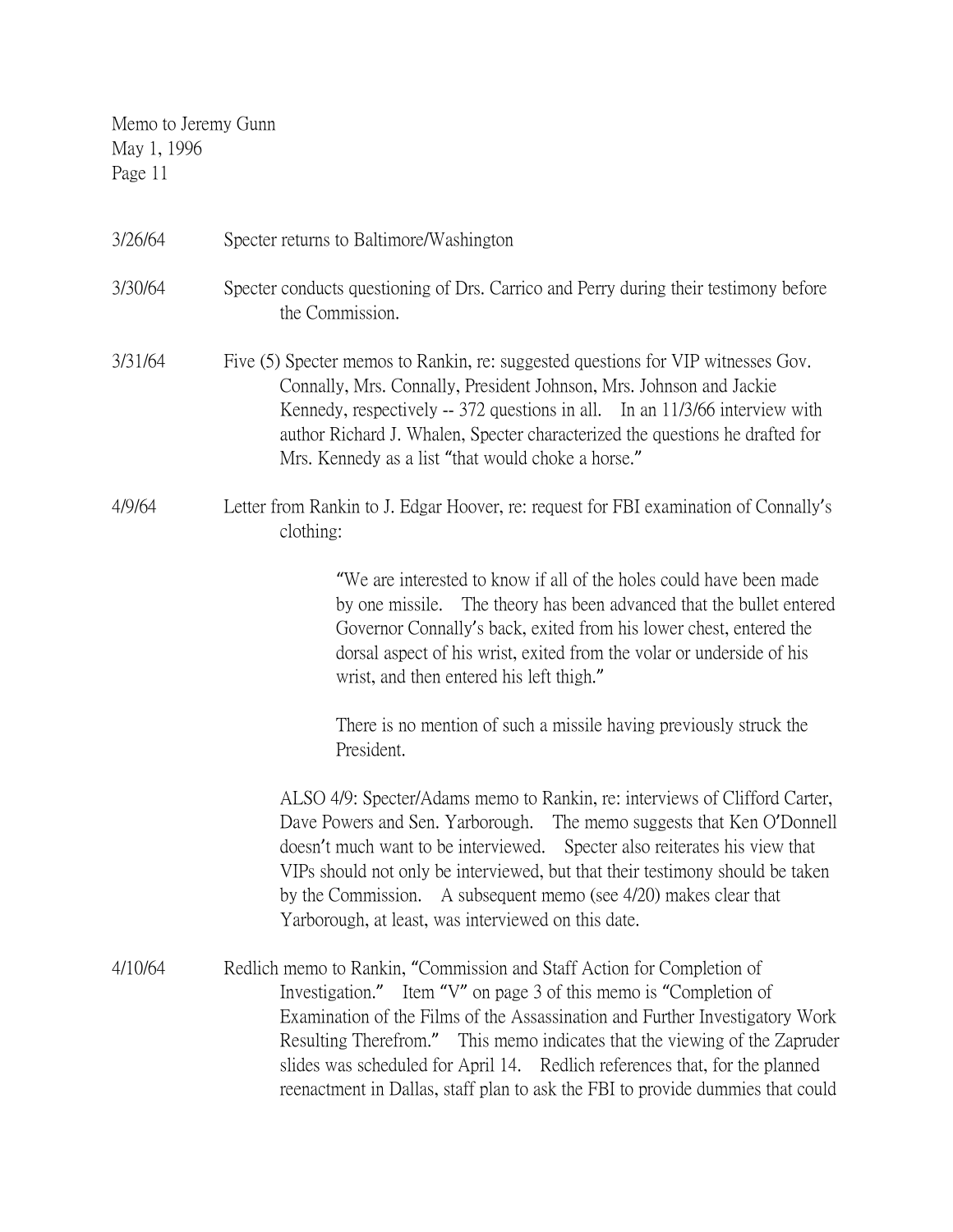> be marked by the Bethesda doctors "with the exit and entry points of the first bullet that hit President Kennedy and the bullet that hit Governor Connally [emphasis added]." While open to interpretation, this line clearly suggests that Redlich, at least at this still-early juncture, believes that Connally was hit by a different bullet than the one that caused the President's back/throat wound.

4/14/64 A "conference" is held to view the Zapruder file, re: timing of shots. What we know of this conference comes from a 4/22 memo for the record authored by Melvin Eisenberg who, along with Redlich, were also heavily involved with the issue. It mayor may not be of significance that the memo summarizing this conference is not written until after a second conference on 4/21.Attendees on 4/14 were Humes, Boswell, Finck, Drs. Light and Olivier from Edgewood Arsenal, Messrs. Malley, Gauthier and Shaneyfelt from the FBI (along with two other unidentified FBI agents), Messrs. Kelley and Howlett from the Secret Service and, from the Commission staff, Specter, Redlich and Eisenberg. This group not only had the original Life version of the Zapruder film but also slides of various frames which Life had prepared. The possibility that Gov. Connally's chest wounds were caused by the bullet that passed through the President's back/neck is clearly under consideration at this meeting, but so is the possibility that the Governor's wrist wound was caused by a separate (the second) bullet. In a section laying out what Eisenberg describes as "the consensus of the meeting," he writes:

> "(c) The velocity of the first bullet would have been little diminished by its passage through the President. Therefore, if Governor Connally was in the path of the bullet it would have struck him and (probably) caused the wounds he sustained in his chest cavity. Strong indications that this occurred are provided by the facts that (1) the bullet recovered from Governor Connally's stretcher does not appear to have penetrated a wrist and (2) if the first bullet didn't hit Governor Connally, it should have ripped up the car, but apparently did not. Since the bullet recovered from the Governor*'*s stretcher does not appear to have penetrated a wrist, if he was hit by this (the first) bullet, he was probably also hit by the second bullet.*"* [emphasis added]

Later in the memo, Eisenberg notes Specter's divergence from the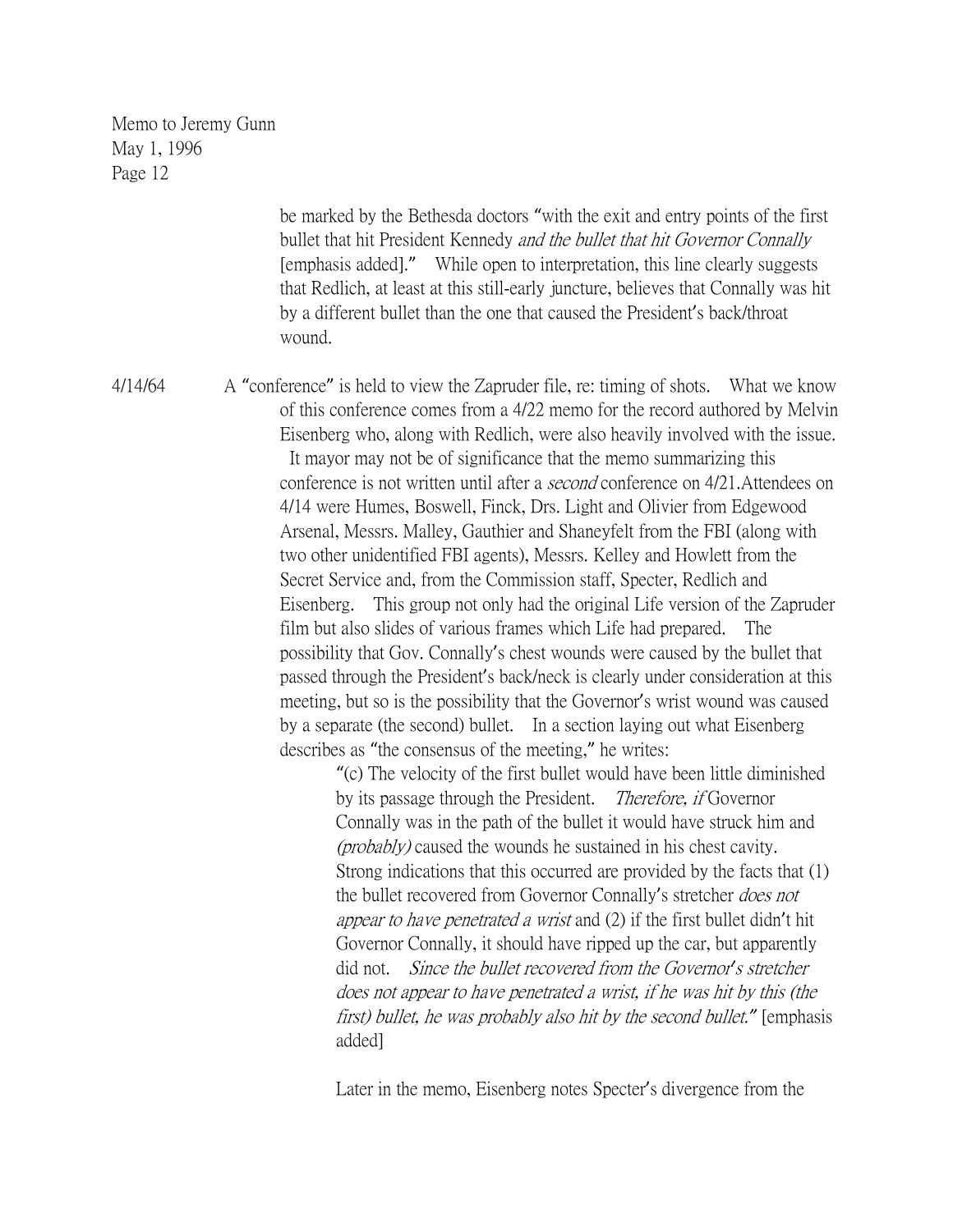> meeting's consensus on the issue of when Connally could have sustained his chest wounds:

"(I) After Governor Connally straightened up at frames 224-26 he starts a turn to the right. As a result of this turn, at no time after frame 236 was Governor Connally in a position such that a bullet fired from the probable site of the assassin would have caused the wound in the chest cavity which Governor Connally sustained --that is, after frame 236, the Governor presented a sideview to the assassin rather than a back view.\*" At the bottom of the page, Eisenberg's asterisk is explained: "Mr. Specter disagrees with this, and feels the Governor was in a position to receive the chest wound up to 242." Eisenberg also writes:

"(j) It is not possible to say whether prior to 236 Governor Connally was ever in a position such that one bullet could have caused the five wounds he sustained."It should also be noted that the above observation is made before the Dallas reenactment. Notable by its absence in this memo is the single-bullet theory: at no point in this document is it posited or even suggested that one bullet caused both the President's back/neck wound and *all* of Gov. Connally's wounds.

The FBI's read on this conference was reflected in a two-page memo from A. Rosen to Alan Belmont, dated the following day. The second page of the memo is essentially a recapitulation of comments ascribed to Humes, re: path of bullets:

> "During this session Commander James J. Hughes advanced the theory that the first shot entered the President's body in the rear... and exited in the front without encountering any bone or other objects which slowed the bullet to any degree. Commander Humes was of the opinion the bullet continued and struck Governor Connelley [sic -- Hoover's marginalia on memo comments that "Malley should know how to spell Gov. Connally's name."] in the back... Commander Humes stated that here again, based on medical reports received from doctors in Texas who examined Governor Connally [sic], the bullet met with no serious obstruction and passed through the body, merely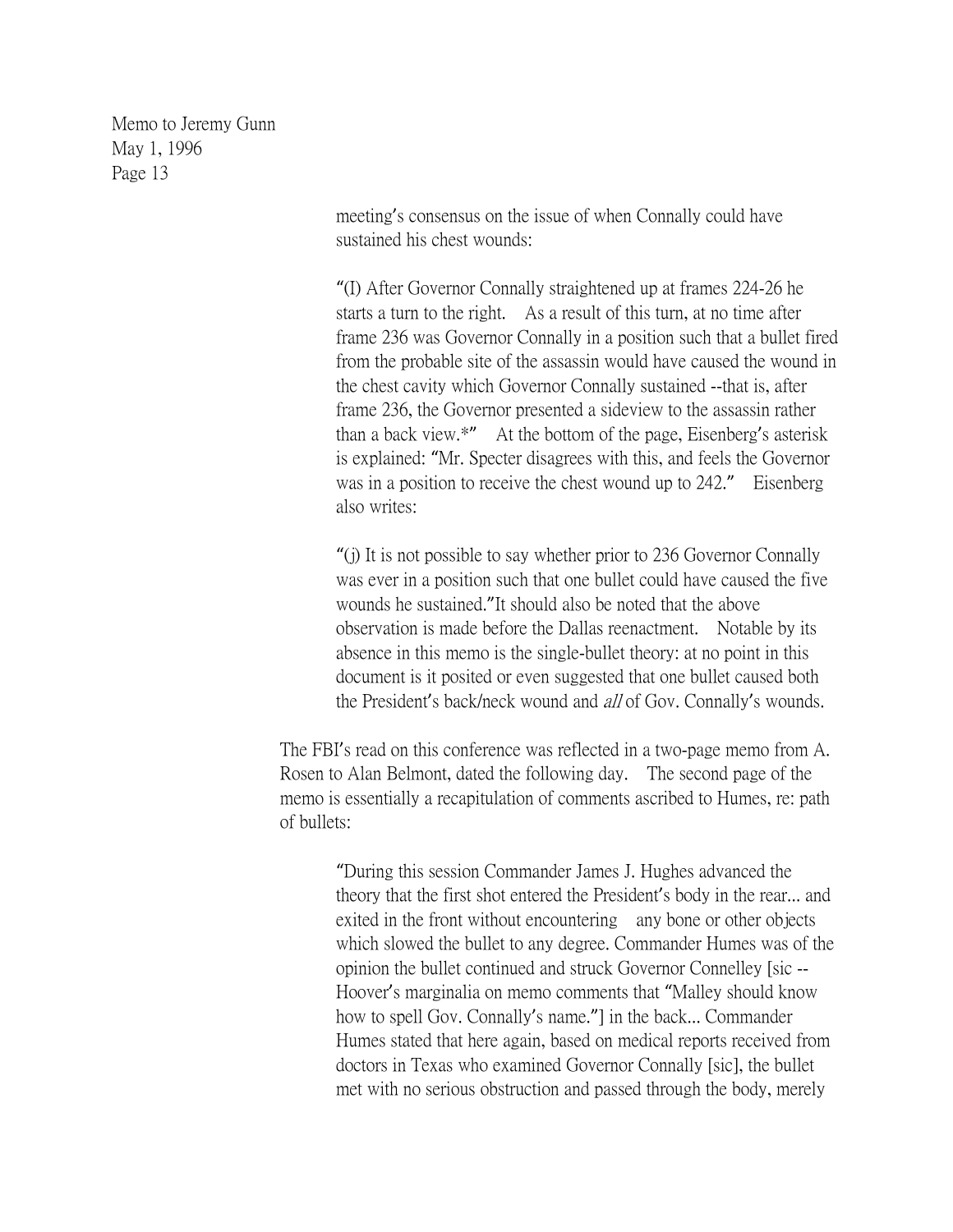|         | grazing one of the rib bones. It was Commander Humes' opinion<br>that the bullet from the first shot apparently lodged in some manner in<br>the clothing of Governor Connelley [sic] and this bullet is the one<br>found on the stretcher on which Governor Connelley [sic] was brought<br>to Parkland Hospital Commander Humes states this bullet was not<br>damaged in any way and it is for this reason that the first shot<br>definitely passed through both the body of the President and Governor<br>Connelley [sic]. In explaining his feelings concerning his theory,<br>Commander Humes stated that another shot is believed to have hit the<br>right wrist of Governor Connelley [sic] with such an impact that it<br>caused the bullet to break into many fragments and he noted that many<br>fragments were found in the wrist area of Governor Connelley [sic] as<br>well as in the thigh of the left leg The other doctors present did not<br>completely confirm the theory of Commander Humes but felt that<br>there was a possibility this theory was correct. Staff members of the<br>Commission gave no indication what additional action they planned<br>relative to this theory." Again, it should be noted that Humes as cited<br>here is not talking about the <i>full-blown</i> single-bullet theory, since he<br>posits that Gov. Connally's wrist wounds (and perhaps his thigh<br>wound, as well) were caused by a separate bullet than the one that he<br>believes caused the President's back/neck wound as well as Gov.<br>Connally's chest wound. |
|---------|---------------------------------------------------------------------------------------------------------------------------------------------------------------------------------------------------------------------------------------------------------------------------------------------------------------------------------------------------------------------------------------------------------------------------------------------------------------------------------------------------------------------------------------------------------------------------------------------------------------------------------------------------------------------------------------------------------------------------------------------------------------------------------------------------------------------------------------------------------------------------------------------------------------------------------------------------------------------------------------------------------------------------------------------------------------------------------------------------------------------------------------------------------------------------------------------------------------------------------------------------------------------------------------------------------------------------------------------------------------------------------------------------------------------------------------------------------------------------------------------------------------------------------------------------------------------------------|
| 4/15/64 | WC phone log indicates Specter spoke with Parkland Hospital Administrator Charles<br>Price on this date.                                                                                                                                                                                                                                                                                                                                                                                                                                                                                                                                                                                                                                                                                                                                                                                                                                                                                                                                                                                                                                                                                                                                                                                                                                                                                                                                                                                                                                                                        |
|         | ALSO on 4/15: Rosen memo to Belmont, re: FBI take on 4/14 conference,<br>cited above.                                                                                                                                                                                                                                                                                                                                                                                                                                                                                                                                                                                                                                                                                                                                                                                                                                                                                                                                                                                                                                                                                                                                                                                                                                                                                                                                                                                                                                                                                           |
| 4/16/64 | Two-page Specter memo to Rankin, "Remaining Work in Area I." Item 1, "Obtain<br>accounts of assassination from the eyewitness celebrities."<br>Specter is still<br>advocating that VIP witnesses testify, though he is now recommending that<br>affidavits are sufficient for Clifford Carter and Dave Powers.<br>He references<br>that Gov. and Mrs. Connally are slated to testify on 4/21.<br>Item 2, "Obtain further medical evidence." Under this heading, Specter                                                                                                                                                                                                                                                                                                                                                                                                                                                                                                                                                                                                                                                                                                                                                                                                                                                                                                                                                                                                                                                                                                         |
|         | states that "Photographs and X-rays of the autopsy should be examined to                                                                                                                                                                                                                                                                                                                                                                                                                                                                                                                                                                                                                                                                                                                                                                                                                                                                                                                                                                                                                                                                                                                                                                                                                                                                                                                                                                                                                                                                                                        |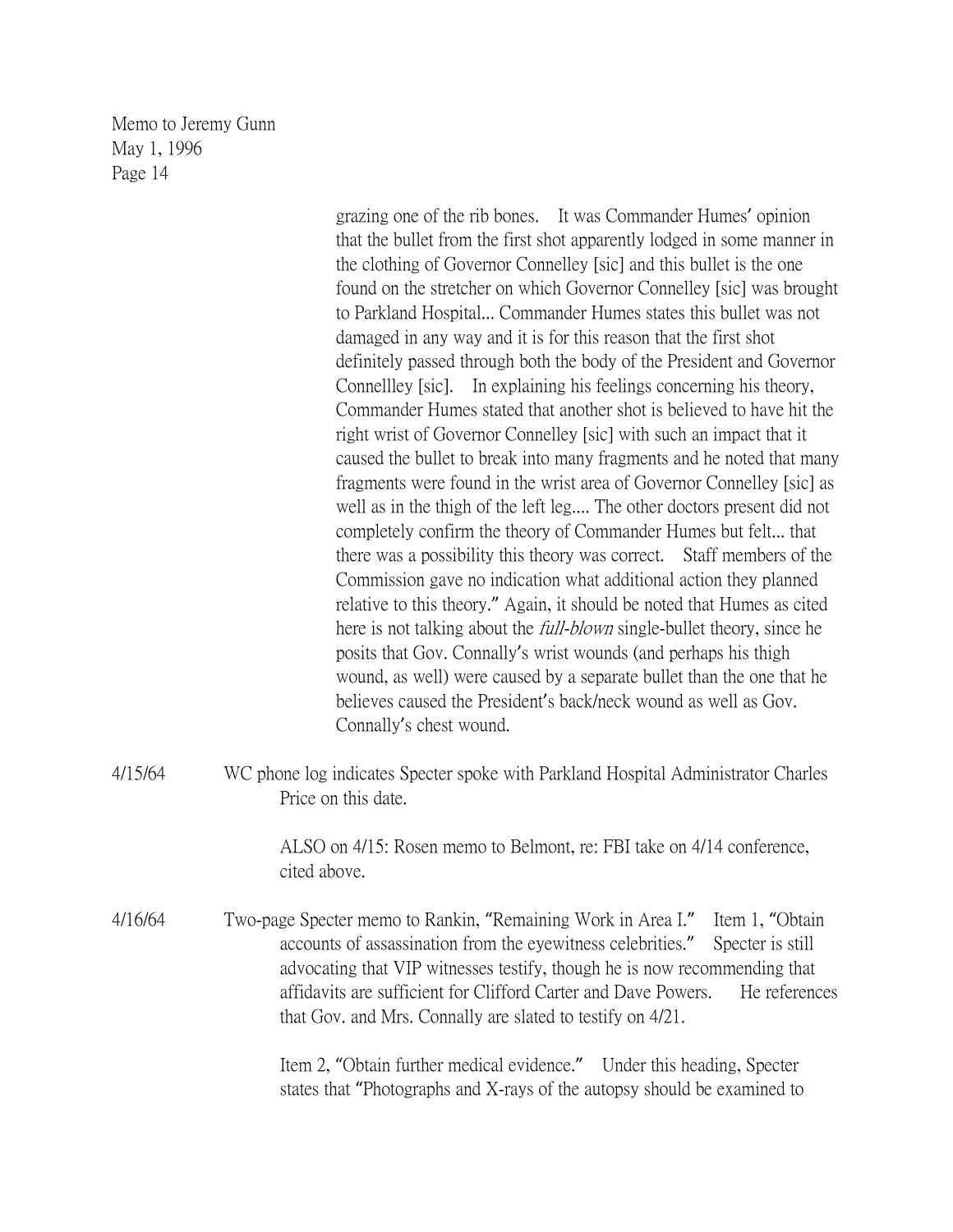|         | make certain of the accuracy of the artist's drawings of President Kennedy's<br>Specter returns to this theme with a vengeance on 4/30.<br>wounds."<br>Reference is also made to the upcoming testimony of Drs. Gregory and Shaw.<br>Specter also notes that it might be a good idea to take depositions from<br>Parkland medical personnel who were unavailable when he was in Dallas:<br>Drs. Seldin and Crenshaw and David Sanders.                                                                                                                                                                                                                                                                                                                                                                                                                                                                                                                                                                                                                                                                                                                                                                                                                                                                                                                                                                                                                                                                                                                                                                                                                                                                                                                                                                                                                                                                                        |
|---------|-------------------------------------------------------------------------------------------------------------------------------------------------------------------------------------------------------------------------------------------------------------------------------------------------------------------------------------------------------------------------------------------------------------------------------------------------------------------------------------------------------------------------------------------------------------------------------------------------------------------------------------------------------------------------------------------------------------------------------------------------------------------------------------------------------------------------------------------------------------------------------------------------------------------------------------------------------------------------------------------------------------------------------------------------------------------------------------------------------------------------------------------------------------------------------------------------------------------------------------------------------------------------------------------------------------------------------------------------------------------------------------------------------------------------------------------------------------------------------------------------------------------------------------------------------------------------------------------------------------------------------------------------------------------------------------------------------------------------------------------------------------------------------------------------------------------------------------------------------------------------------------------------------------------------------|
| 4/20/64 | Two-page Specter memo to Rankin, "Interview of Senator Yarborough."<br>Interview<br>summary; at the end of it Specter recommends Yarborough be called to testify.                                                                                                                                                                                                                                                                                                                                                                                                                                                                                                                                                                                                                                                                                                                                                                                                                                                                                                                                                                                                                                                                                                                                                                                                                                                                                                                                                                                                                                                                                                                                                                                                                                                                                                                                                             |
| 4/21/64 | Specter conducts questioning of Drs. Shaw and Gregory, as well as Governor and<br>Mrs. Connally, during their testimony before the Commission.<br>ALSO on 4/21: a second documented conference is held to view the Zapruder<br>film, re: impact of first and second bullets. Eisenberg's memo for the record<br>is, like his earlier one, dated 4/22. Repeat participants from 4/14 were: Drs.<br>Olivier and Light from Edgewood Arsenal, Messrs. Gauthier and Shaneyfelt<br>from the FBI (accompanied this time by only one unidentified agent), and WC<br>staffers Redlich, Specter and Eisenberg. New participants at the second<br>conference were Dr. Dolce from Edge-wood, Drs. Gregory and Shaw from<br>Parkland (present for their testimony before the Commission that same day)<br>and David Belin from the WC staff. Described as joining the conference<br>"later in the proceedings" were Rankin, Commissioner McCloy and Gov. and<br>Mrs. Connally. Once again, Eisenberg's memo lays out "the consensus of<br>the meeting." Once again, the consensus includes a conclusion that "at no<br>time after frame 236 was Governor Connally in a position such that a bullet<br>fired from the probable site of the assassin would have caused the wound in<br>the chest cavity". Once again, Specter's dissent from this conclusion is<br>referenced via an asterisk. Eisenberg cites Connally as "positive that he was<br>hit after he heard the first shot, i.e., by the second shot, and by that shot only."<br>Eisenberg also cites Drs. Light and Dolce "as being very strongly of the<br>opinion that Connally had been hit by two different bullets, principally on the<br>ground that the bullet recovered from Connally's stretcher could not have<br>broken his radius without suffering more distortion." Dr. Olivier, however,<br>"withheld a conclusion" pending the upcoming tests on animal tissue. |

4/22/64 One-page Specter memo to Rankin, "Information Requested in Your Memorandum of April 16, 1964." This is a short update on the status of Specter's part of the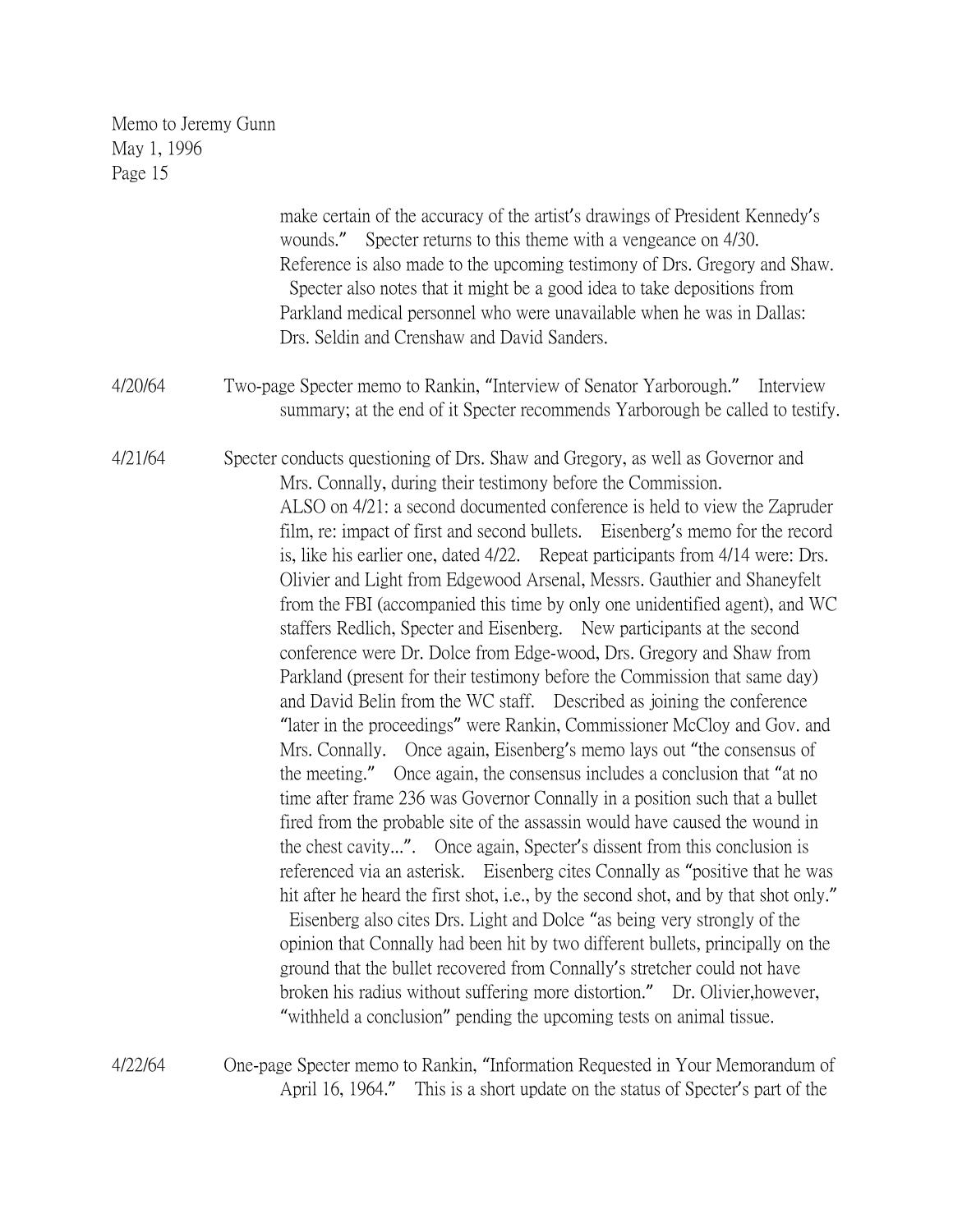|         | investigation. In it he references that he expects to begin writing the first<br>draft of the report in his area during the week of May 4th.                                                                                                                                                                                                                                                                                                                            |
|---------|-------------------------------------------------------------------------------------------------------------------------------------------------------------------------------------------------------------------------------------------------------------------------------------------------------------------------------------------------------------------------------------------------------------------------------------------------------------------------|
|         | ALSO on 4/22: Eisenberg writes his two memos for the record, re:<br>conferences on Zapruder film.                                                                                                                                                                                                                                                                                                                                                                       |
|         | ALSO on 4/22: The FBI replies to Rankin's letter of 4/9, re: testing of<br>Governor Connally's clothing. The Bureau's conclusion: "It was not possible<br>from an examination of the clothing to determine whether or not all of the<br>holes were made by the same projectile or projectile fragments."                                                                                                                                                                |
| 4/23/64 | Eisenberg writes another memo for the record which references conferences held<br>"over the last several months" to view the Zapruder, Nix and Muchmore films,<br>re: point of impact of the third -- head -- shot. The memo includes Specter in<br>a list of individuals "present at most or many of these conferences" (as<br>opposed to the list present at "all" of them).                                                                                          |
| 4/24/64 | Eisenberg memo to Redlich, Specter and Belin, "Determination of the Trajectories of<br>the Three Shots." This detailed memo, a little over two pages in length,<br>concerns itself with the mechanics of how a reenactment in Dallas should be<br>set up. The memo's last sentence is most relevant to our purposes here in<br>that Essen-berg states:                                                                                                                  |
|         | "In particular, an attempt should be made to photo-graph various relative<br>positions of the persons simulating the President and Governor Connally with<br>a view to determining whether the first bullet probably did or did not hit the<br>Governor as well as the President." [emphasis added]                                                                                                                                                                     |
| 4/27/64 | Norman Redlich memo to Rankin, re: the necessity of undertaking a reenactment of<br>the assassination in Dallas. Apparently, the final decision to undertake this<br>project has not yet been made, and Redlich is making a strong pitch to Rankin<br>that this is a crucial and necessary step. Remember: Redlich has been very<br>involved in the viewing of the Zapruder film, the conferences, etc.<br>The<br>second sentence of his memo is therefore significant: |
|         | "Our report presumably will state that the President was hit by the first bullet,<br>Governor Connally by the second, and the President by the third and fatal                                                                                                                                                                                                                                                                                                          |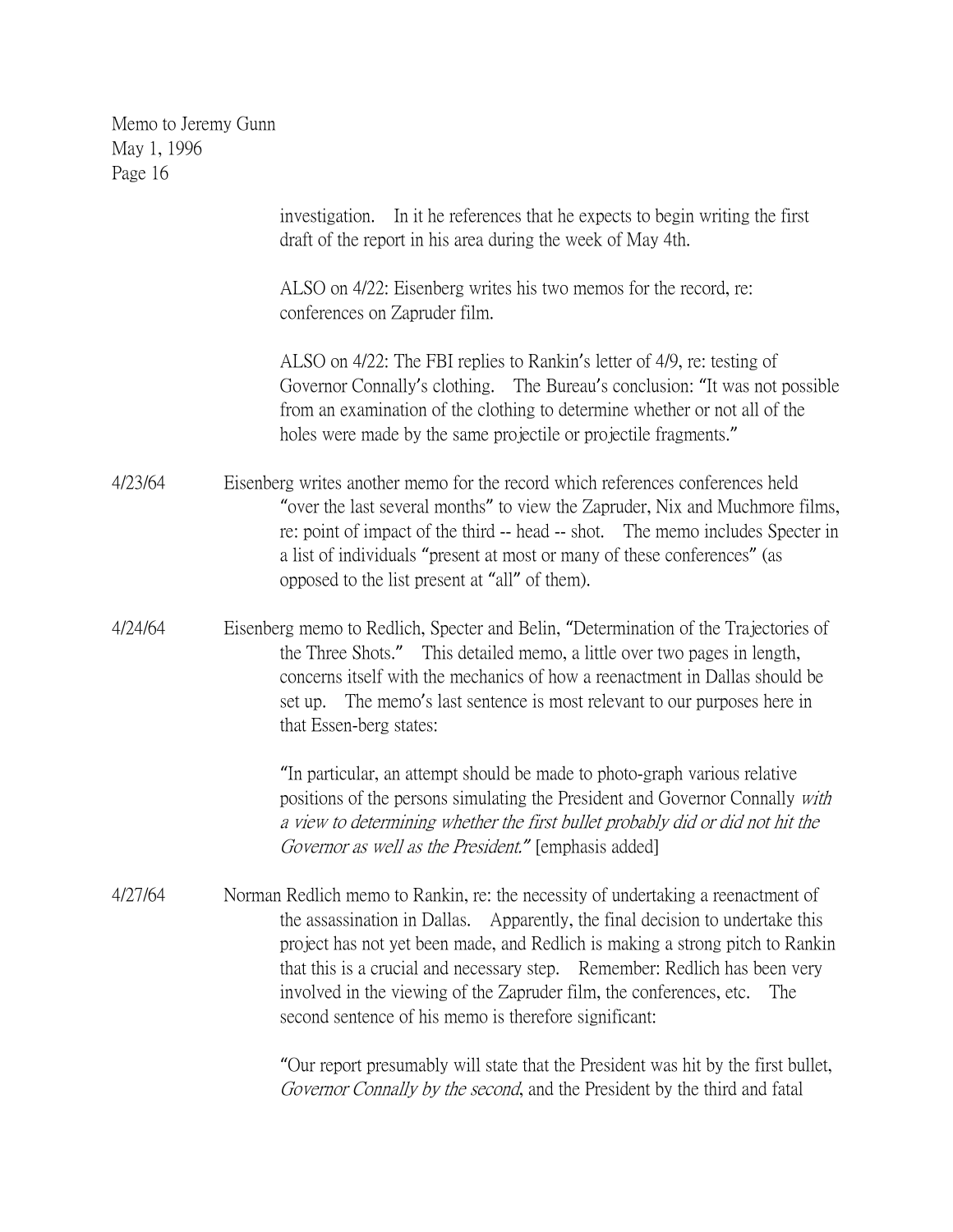> bullet. The report will also conclude that the bullets were fired by one person located in the sixth floor southeast corner of the window of the TSBD building." [emphasis added]

> Redlich's stated presumption, re: Connally's wounds, indicates that -- at least insofar as Redlich is concerned -- the single-bullet theory has not yet won the day as late as the end of April. Also clear is that, even after repeated viewing of the Zapruder film and long discussion of the timing problems it presents, Redlich, at this juncture, sees no absolute contradiction between Connally having been hit by the second bullet (not the first) and a lone assassin. (Of course, Specter himself has always insisted that the single-bullet theory is not necessary to a lone-assassin conclusion.) Redlich admits in his memo, however, that this presumed conclusion is only "a reasonable hypothesis which appears to be supported by the medical evidence...". He doesn't feel any conclusions can be comfortably posited without empirical testing in Dealey Plaza. He is especially concerned with resolving the timing problem by determining how early the President may have been hit by the first shot. Redlich concludes his memo with a prescient warning:

"...it is a certainty that others will examine the Zapruder films and raise the same questions which have been raised by our examination of the films. If we do not attempt to answer these questions with observable facts, others may answer them with facts which challenge our most basic assumptions, or with fanciful theories based on our unwillingness to test our assumptions by the investigatory methods available to us."

Overly sanguine as he may have been regarding the efficacy of a Dallas reenactment in deflecting future critics, Redlich subsequently signed on to the single bullet theory. Eisenberg would later tell Epstein that "at first, some lawyers were incredulous of this hypothesis" (*Inquest*, p. 126).

Note: In Inquest (p.130), Epstein cites Specter as the one who proposed the reenactment, and Epstein says this happened in May. But this Redlich memo of April -- which cites several unnamed WC staffers as sharing his concerns - would certainly predate Epstein's citation.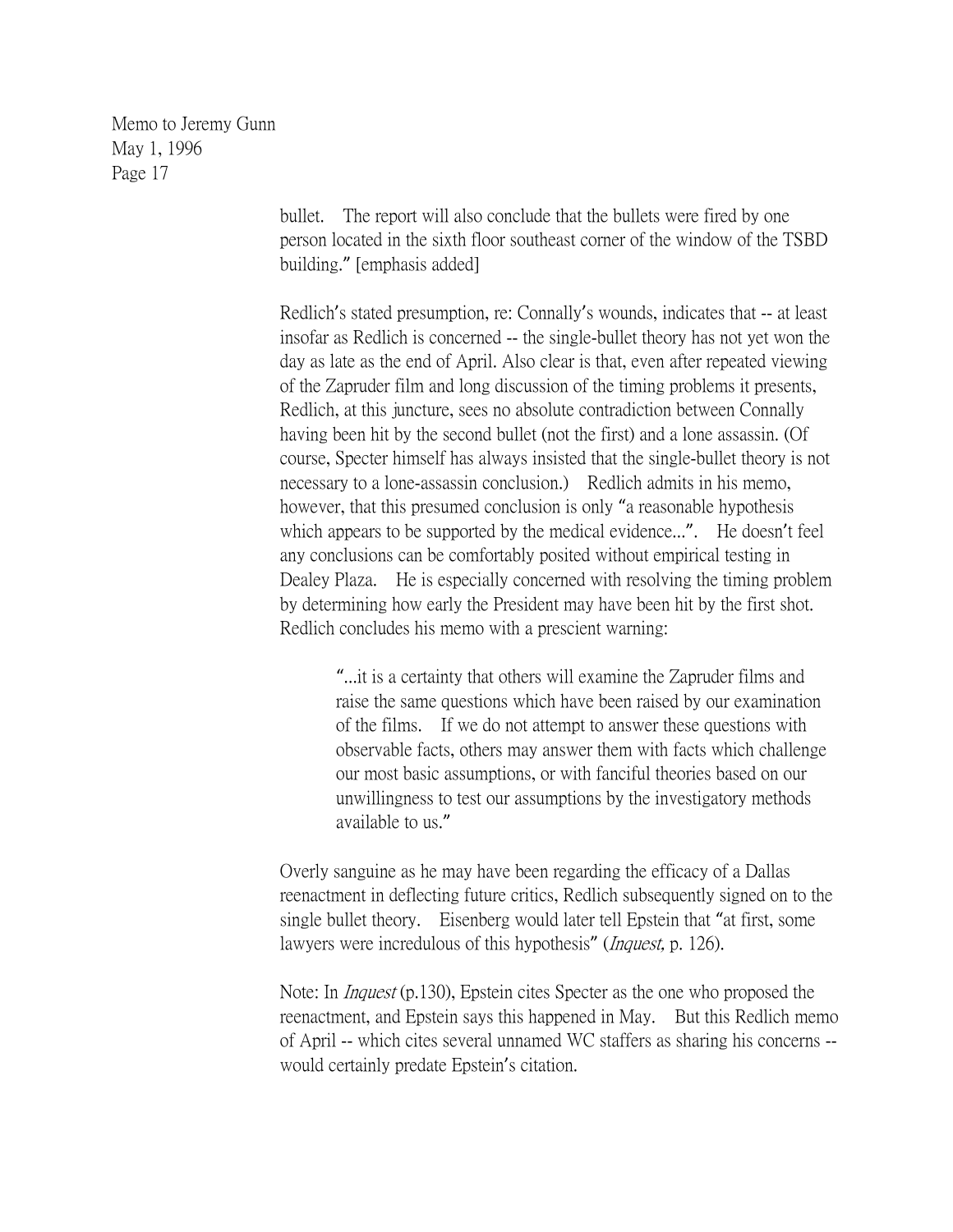ALSO 4/27: Wound ballistics tests conducted by U.S. Army personnel at Edgewood Arsenal. Epstein describes Specter as having supervised these tests (Inquest, p. 128).

- 4/29/64 Specter memo to Rankin, re: authorization of affidavits. This memo references that a decision has been made to proceed with securing affidavits from Yarborough, O'Donnell, Powers and Carter.
- 4/30/64 Two-page Specter memo to Rankin, "Autopsy Photographs and X-Rays of President John F. Kennedy." "In my opinion it is indispensable that we obtain the photographs and X-rays of President Kennedy's autopsy...". So begins Specter's memo. In it, Specter stresses "all of the outstanding controversy about the direction of the shots" and cites the fact that the Parkland doctors never saw the President's back wound or the entry point for the head wound. Therefore, the photos must be looked at to verify that these holes "had the characteristics of points of entry."Specter sees a need to verify the testimony of Humes, Finck and Boswell which, he points out, "has come only from Government doctors." The location of the entry wound in the back also requires verification:

"It is essential for the Commission to know precisely the location of the bullet wound on the President's back so that the angle [of the shots] can be calculated."

Specter is also concerned about testing the accuracy of the Rydberg drawings:

"Some day someone may compare the films with the artist's drawings and find a significant error which might substantially affect the essential testimony and the Commission's conclusions. In any event, the Commission should not rely on hazy recollections, especially in view of the statement in the autopsy report (Commission Exhibit #387) that 'The complexity of these fractures and the fragments thus produced tax satisfactory verbal description and are better appreciated in photographs and roentgenograms which are prepared'."

Specter is fully aware of the sensitivities regarding Commission access to the photos and X-rays and suggests that the number of individuals given access be held to an "absolute minimum" and that the photos and X-rays not be made a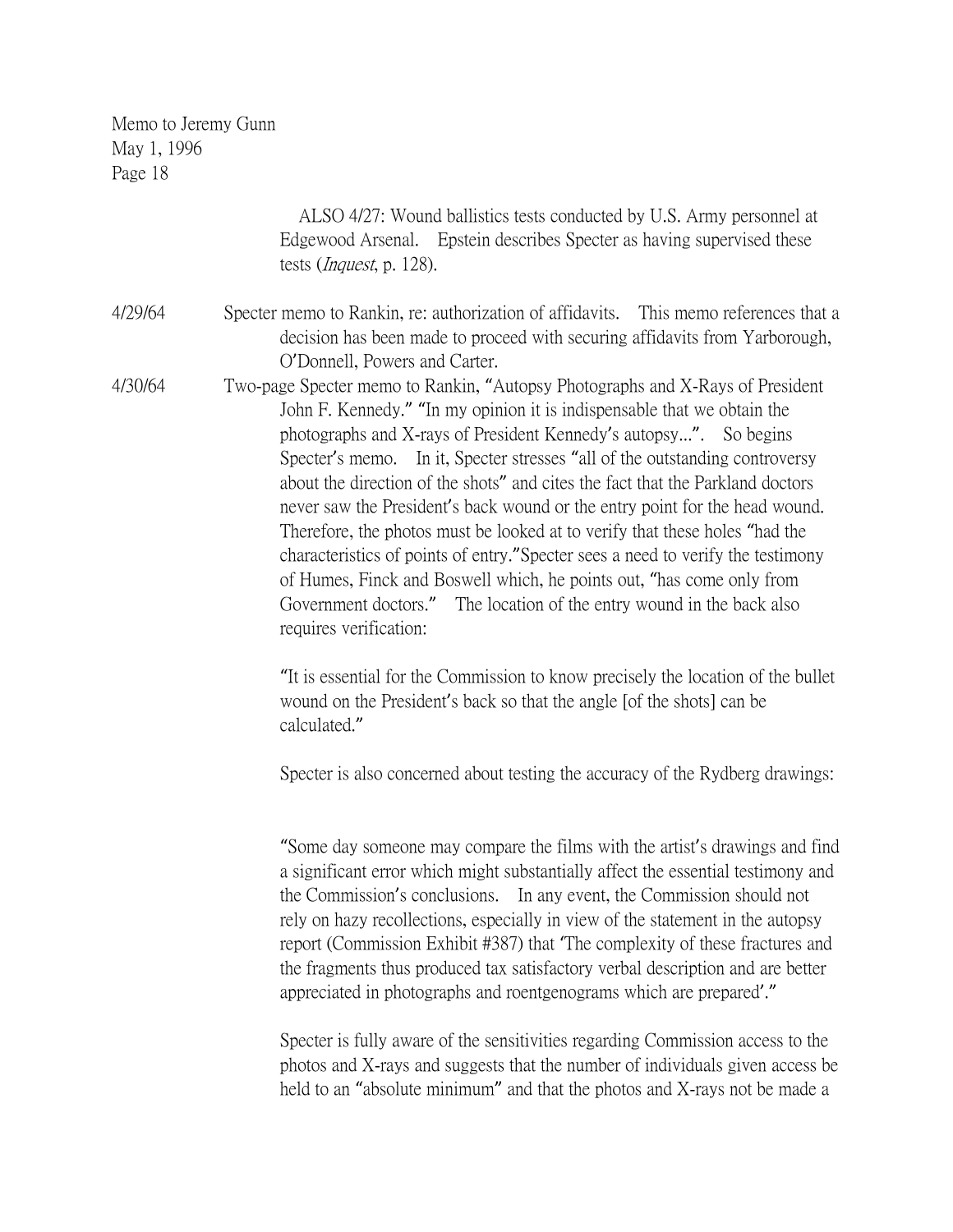part of the Commission's official records.

ALSO on 4/30: Executive Session. Specter's memo sets the stage for a discussion of the autopsy photos and X-rays by the members of the Commission itself. The transcript for this session is 43 pages long. Members present are the Chief Justice, Sen. Cooper, McCloy and Dulles. Absent are Ford, Boggs and Russell. Topics discussed include general progress by staff on various issues, the General Walker case, securing more information on the Schrand incident, developments at the Ruby trial, securing the affidavits of agency heads on their respective agencies' non-involvement with Oswald, possible testimony by RFK, etc. Item 5 on Chief Counsel Rankin's agenda is: "Autopsy Pictures of President Kennedy."

p. 5880-5884: Rankin: "The staff feels that we should have some member of the Commission examine those pictures. We have a very serious problem in the record now that Dr. Humes testified, as you recall, that the bullet in his opinion probably passed through the President and then through Governor Connally. And we now have the testimony of Governor Connally that that couldn't have happened. He is certain it didn't happen. And that the bullet that struck him is one that did not hit the President. We also have some drawings of President Kennedy which are reconstructions... and we don't know whether these drawings conform to the pictures of the autopsy or not...I feel that a doctor and some member of the Commission should examine them sufficiently so that they could report to the Commission that there is nothing inconsistent with the other findings in connection with the matter in those pictures. In that way we can avoid any question that we have passed anything up that the Commission should know or that we haven't tried to take advantage of information that should be available to us."

McCloy: "There is this element. In the record there is an indication by the doctor [Humes] that there was a certain -- he would prefer to have the pictures -- see the view of the pictures in connection with the charts that he was representing to us. There was a certain little note of minor inadequacy in connection with the chart which he had, without the pictures... I remember he said, 'I think I could show you this better on the photographs than I could through these charts'."Rankin: "That is right."Warren: "Well, I think you can work that out, Lee, to do that, but without putting those pictures in our record.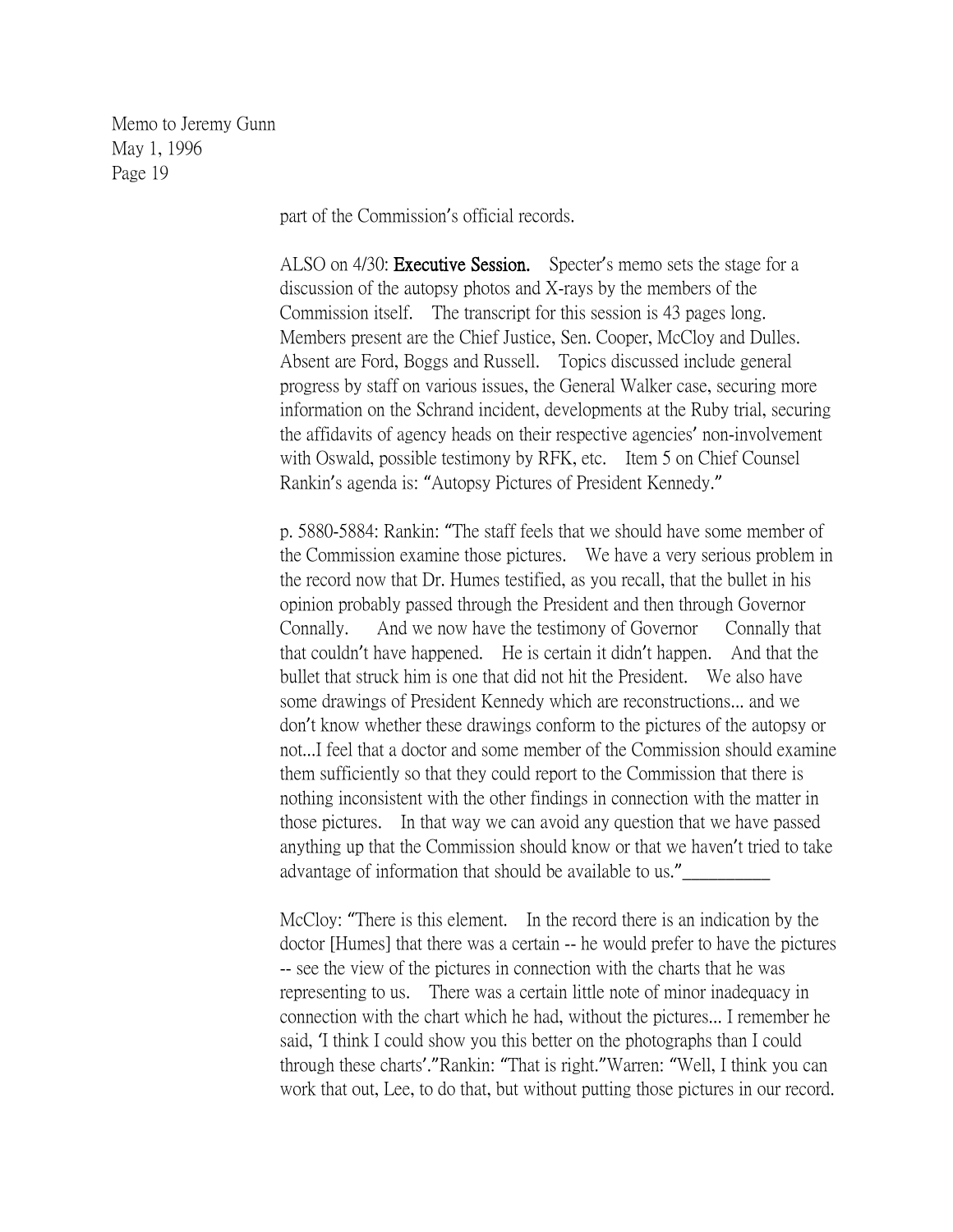> We don't want those in our record."McCloy: "Certainly not."Warren: "It would make a morbid thing for all time to come."Rankin: "Is that effort to proceed in that manner, without having them in the record, and having an examination by the doctor and one of the members of the Commission satisfactory then? Warren: "Only for verification purposes. Yes, I think that would be all."Dulles: "By the doctor and a member of the Commission."McCloy: "Oh, yes, you would need a doctor present to interpret it to you."Warren: "All right."

Rankin, and by extension Specter's memo, carries the day at this Commission meeting. The history of any follow-up to the decision recorded here is obscure. For many years, it was stated by various people (including Specter) and widely understood that no such examination of the autopsy photos and X-rays took place. Even Commissioner McCloy, in a 1967 CBS News interview (cited by Wiesberg, *Post Mortem*, p. 553), stated: "I thought that he [Earl Warren] was really going to see them, but it turned out that he hadn't." Warren died in 1974, but in his posthumously published memoirs he writes: "I saw the pictures when they came from Bethesda Naval Hospital, and they were so horrible that I could not sleep well for nights" (*The Memoirs of Earl* Warren, p. 371). Whether this viewing took place before or after this 4/30 Executive session, and whether the Chief Justice was supported by medical personnel, is unclear. The Commissioners closed this session by personally examining the windshield from the President's Lincoln.

- 5/5/64 One paragraph memo from Specter to Rankin, re: Kenny O'Donnell. Specter recounts a phone call to O'Donnell's office. O'Donnell was out of town and his secretary informed Specter that O'Donnell wants a letter -- presumably concerning his having to testify or otherwise cooperate with the Commission.
- 5/6/64 One-page memo from Specter to Willens and Eisenberg; re: order of his depositions.
- 5/12/64 One-and-one-half-page memo from Specter to Rankin,"Ex- amination of Autopsy Photographs and X-rays of President Kennedy."This, the second of Specter's two memos on the subject, would appear to reflect the Commission's decision of 4/30 in that Specter writes: "When the autopsy photographs and X-rays are examined..." [emphasis added]. Specter is no longer advocating; here he is explicating on what should be looked for during the examination. Specter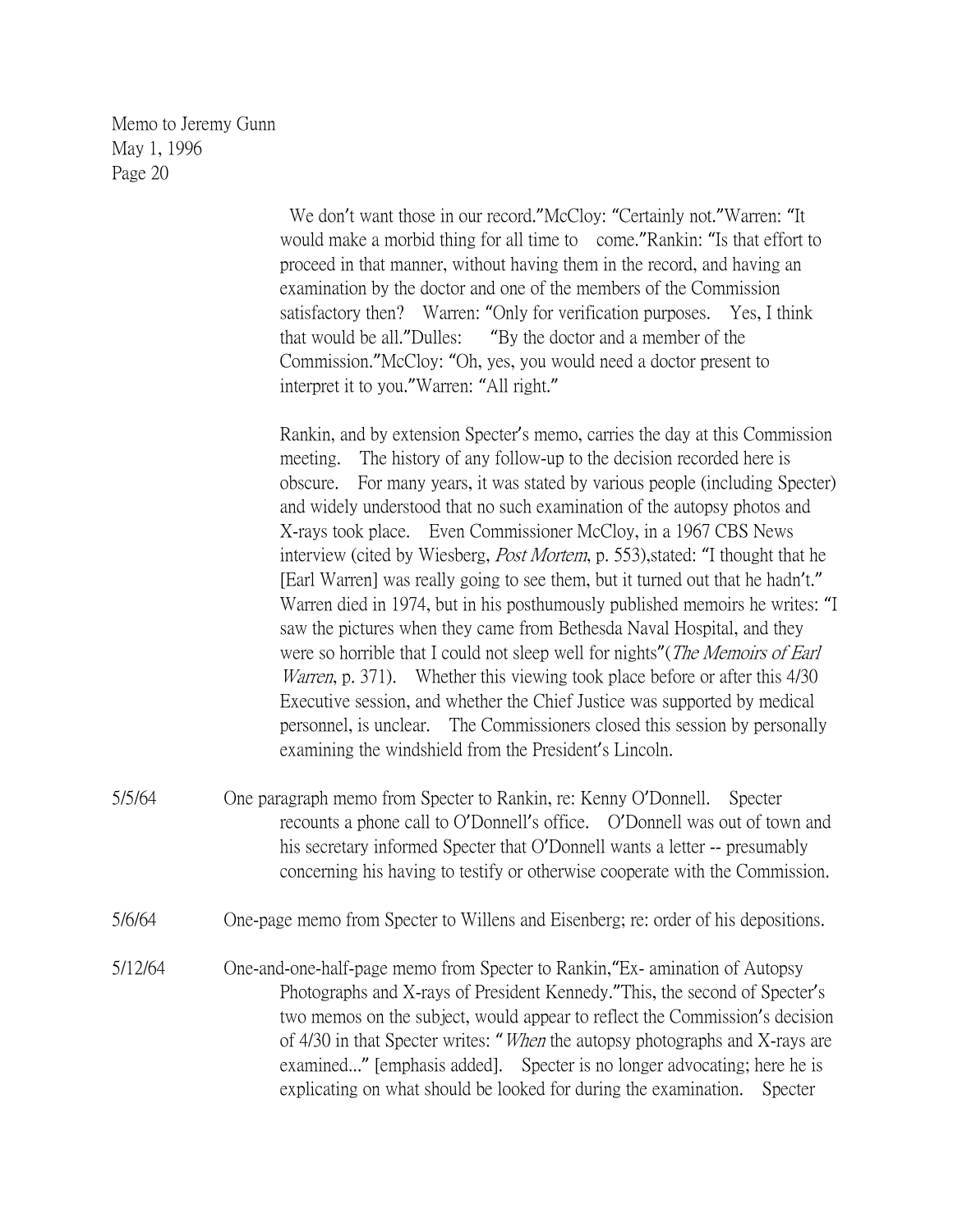> appears to be assuming that he was not going to be part of any viewing; hence the need to tell others what to look for. His suggestions essentially restate what he has already listed in his earlier memo: the need to confirm the location of the wounds, exit vs. entrance characteristics of the wounds, clues as to bullet trajectory, verification of the Rydberg drawings, etc.

> Specter also states: "I suggest that we have a court reporter present so that we may examine Dr. Humes after the X-rays and photographs are reviewed...". Although it can be interpreted differently, it would appear that Specter expected Humes to be part of the viewing.

5/12/64 Four-page memo from Specter to Rankin, "Agenda for On-The-Site Tests at Dallas."

This is a detailed memo submitted in preparation for the re-enactment in Dallas, in which Specter was a key player. Among the objectives Specter lists is making a determination "whether the wounds on President Kennedy or Governor Connally could have been caused by a shot fired from the Triple Underpass." But most of the memo assumes the shots came from the TSBD and the main thrust of the reenactment, clearly, is to try and nail down the timing of the presumed number of shots (three). While the single-bullet theory is nowhere mentioned in the memo, the document's attention to seating and positioning detail suggests the theory is not far from the author's thoughts.

The memo states that Inspector Malley of the FBI is arranging to have a dummy of the President made for purposes of the reenactment. Specter then writes: "I suggest that Commander Humes mark the points of entry and exit of the neck wound and the point of entrance of the head wound [on the dummy] when he reviews the X-rays and photographs of the autopsy [emphasis added]." Specter is clearly still under the impression that the photos and X-rays are going to be viewed, and that Humes will be one of the viewers. Specter also states: "Under your [Rankin's] supervision, this project should be handled by the same people who worked on these problems *during the* numerous viewing of the films and slides [emphasis added]." In this regard, Specter references FBI personnel Malley, Gauthier and Shaneyfelt, USSS personnel Kelley and Howlett, as well as Norman Redlich and himself.

ALSO on 5/12, Specter pens a short memo to Rankin, re: Commission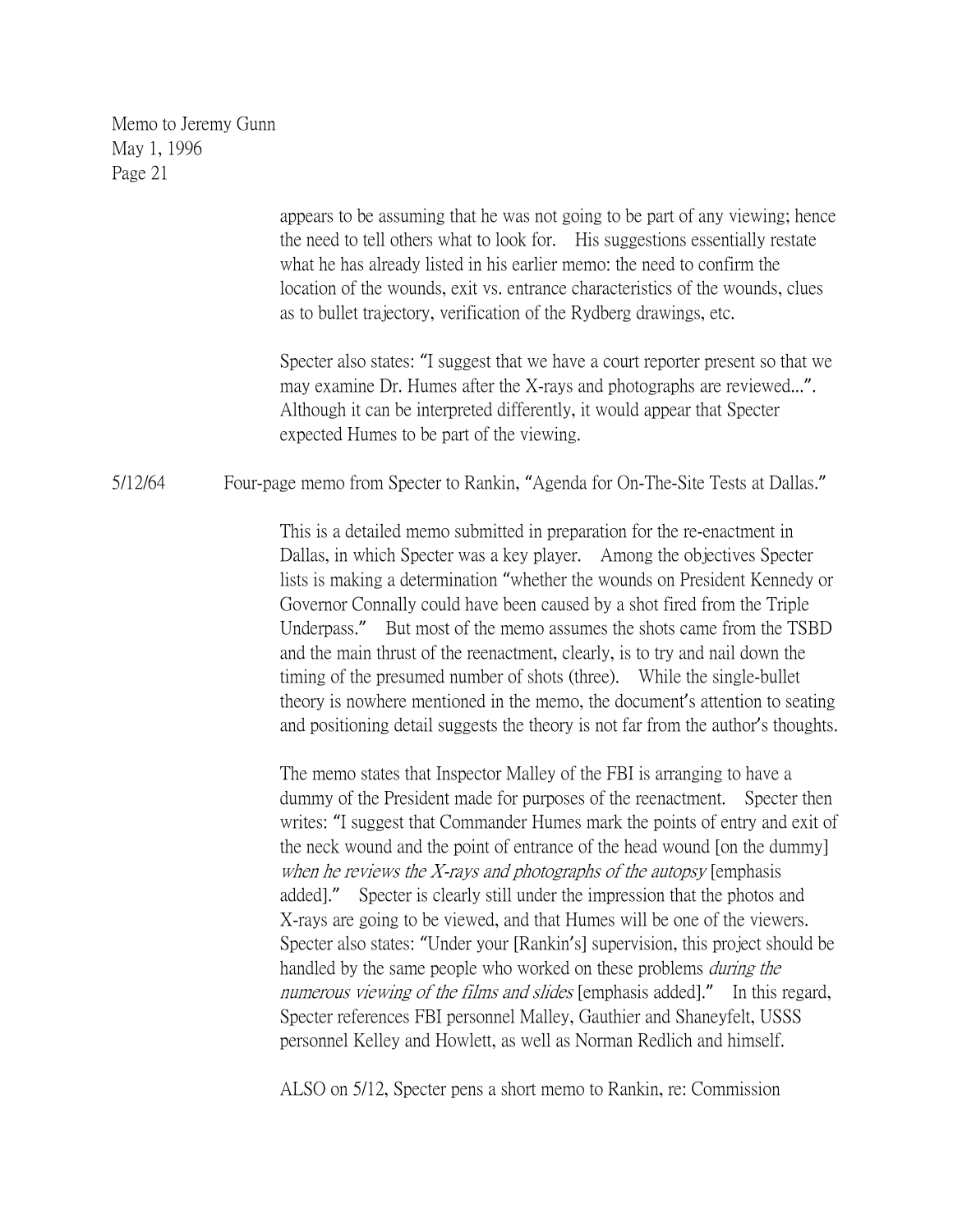| Memo to Jeremy Gunn |  |
|---------------------|--|
| May 1, 1996         |  |
| Page 22             |  |

|         | exhibits which Connally, Kellerman, Greer and Hill have marked indicating<br>when/where the various shots took place.                                                                                                                                                                                                                                                                                                                             |
|---------|---------------------------------------------------------------------------------------------------------------------------------------------------------------------------------------------------------------------------------------------------------------------------------------------------------------------------------------------------------------------------------------------------------------------------------------------------|
| 5/13/64 | Specter conducts questioning of FBI forensic expert Robert Frazier, and Drs. Olivier<br>and Light as well as Arthur Dziemian of Edgewood Arsenal, during their<br>testimony before the Commission. Specter is also present for the testimony of<br>Lt. Revill and Det. Brian of the Dallas Police Department.                                                                                                                                     |
|         | ALSO on 5/13: Two-paragraph memo from Specter to Rankin, re: a New<br>York Herald Tribune article of 5/7/64 which referenced a theretofore unseen<br>film of the assassination.                                                                                                                                                                                                                                                                   |
| 5/18/64 | With Norman Redlich present, Specter deposes Kenny O'Donnell. This deposition<br>later becomes a matter of some controversy in that, in 1972's Johnny, We<br><i>Hardly Knew Ye</i> , O'Donnell states that a Warren Commission lawyer (clearly<br>Specter) asked him to change his testimony (re: O'Donnell/LBJ conversations<br>at Parkland Hospital) to conform with that of President Johnson's.<br>Specter<br>strenuously denies this charge. |
| 5/19/64 | Letter from Specter to Drs. Shaw and Gregory of Parkland Hospital requesting copies<br>of the X-rays utilized during their testimony before the Commission.                                                                                                                                                                                                                                                                                       |
|         | ALSO 5/19: Executive session.<br>This session was concerned exclusively<br>with personnel matters regarding Norman Redlich and, to a far lesser degree,<br>Joseph Ball.                                                                                                                                                                                                                                                                           |
| 5/23/64 | Specter, along with Rankin and Redlich, departs for Dallas to conduct reenactment of<br>assassination.<br>Specter returns on 5/27.                                                                                                                                                                                                                                                                                                                |
| 5/24/64 | The reenactment is conducted.                                                                                                                                                                                                                                                                                                                                                                                                                     |
|         | According to an 11/3/66 interview with Specter conducted by Richard<br>Whalen, Specter -- while in Dallas on either this date or the following day --<br>was shown a single autopsy photo by U.S. Secret Service Inspector Tom<br>The photo Specter saw was the one depicting the President's back<br>Kelley.<br>wound.<br>Whalen's notes quote Specter:                                                                                          |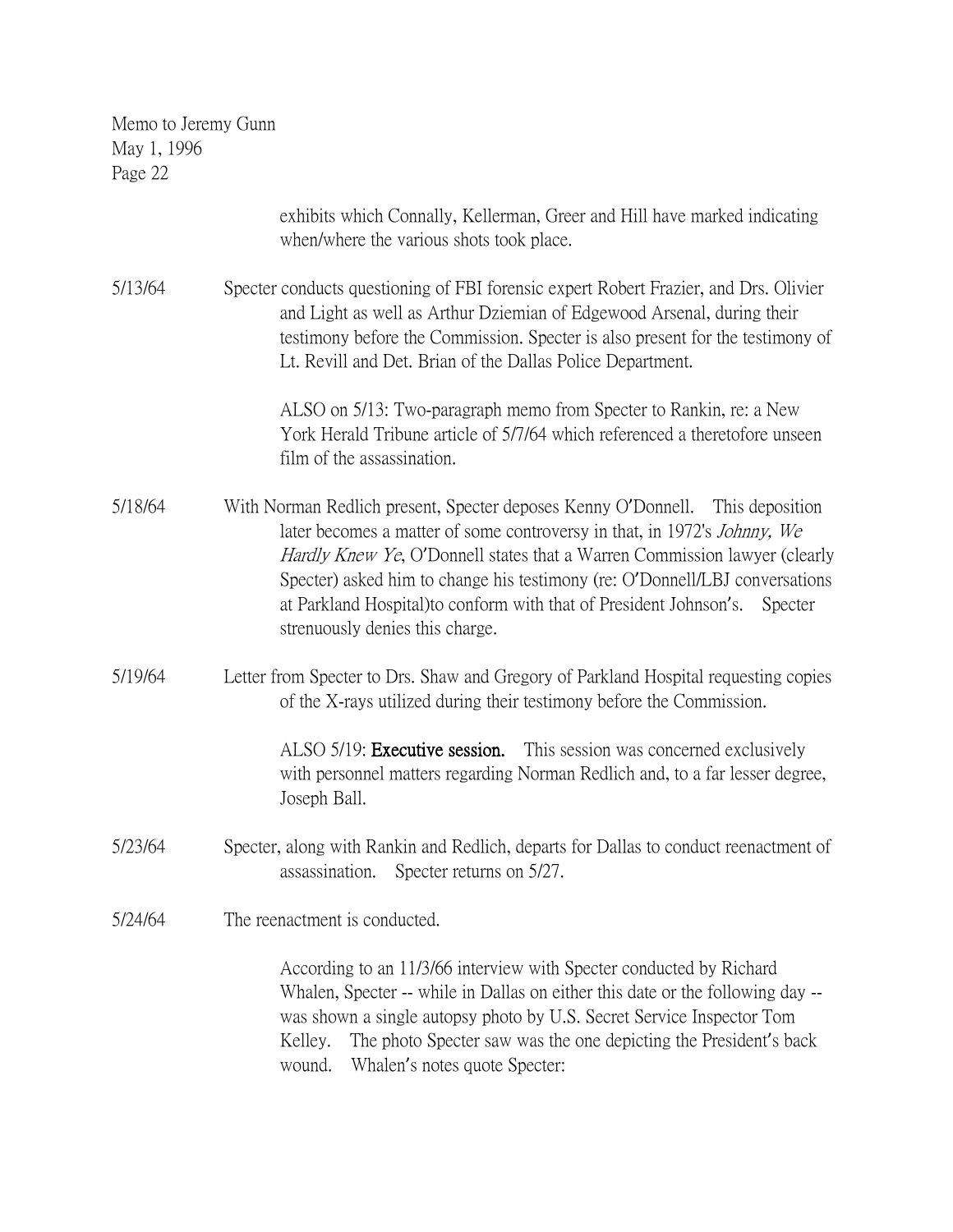| Memo to Jeremy Gunn |
|---------------------|
| May 1, 1996         |
| Page 23             |

"I saw one picture taken at the autopsy, which was not technically authenticated, which showed the back of a body with a bullet hole, apparently of entry, in the place where the autopsy report said it was. I saw the picture in Dallas. It was shown to me by a Secret Service man. He showed it to me then and there because he'd have a chance to show it to me."

Specter told Whalen that the viewing was "very private and quite unofficial" (now quoting Whalen's notes and not his verbatim rendering of Specter's words). Specter told Whalen that he didn't ask to see any photos, but that his position in regard to the need for the Commission to view the photos was well known to Kelley, who -- theorizes Whalen -- "presumably volunteered to show the picture to Specter and thereby set his mind at ease."Whalen's notes provide no hint as to whether Kelley had other photos with him, or just the one he showed Specter.

6/64 According to a 8/17/92 U.S. News and World Report cover story entitled "JFK: The Untold Story of the Warren Commission" (p. 40), sometime during this month Robert Kennedy privately gave permission for Warren, Rankin and the autopsy doctors to view the autopsy photos and X-rays. The article implies that Howard Willens, who had come to the Commission from the Justice Department, was somehow instrumental in securing this OK. This scenario is recounted again in Gerald Posner's *Case Closed*(p. 407-408). While U.S. News implies that only Warren actually saw the photos, Posner implies that both Warren and Rankin did.

- 6/1/64 Original deadline for submission of reports. Specter is frequently cited as the only WC counsel to meet this deadline, though it is unclear whether his draft was literally in by 6/1. Epstein says at various points that it was in by the deadline, or in by June 5 (*Inquest*. pp. 95, 132). The draft itself is dated June 8th, and the cover memo forwarding it to Rankin is dated June 9th (see below).
- 6/4/64 Specter conducted, before the Commission, the questioning of FBI and USSS officials who had participated in the reenactment in Dallas: Kelley, Guathier, Shaneyfelt and Frazier. Frazier gave Specter some difficulty during his testimony insofar as he was willing only to admit the possibility of the single-bullet theory -- based on the assumption that the bullet wasn't deflected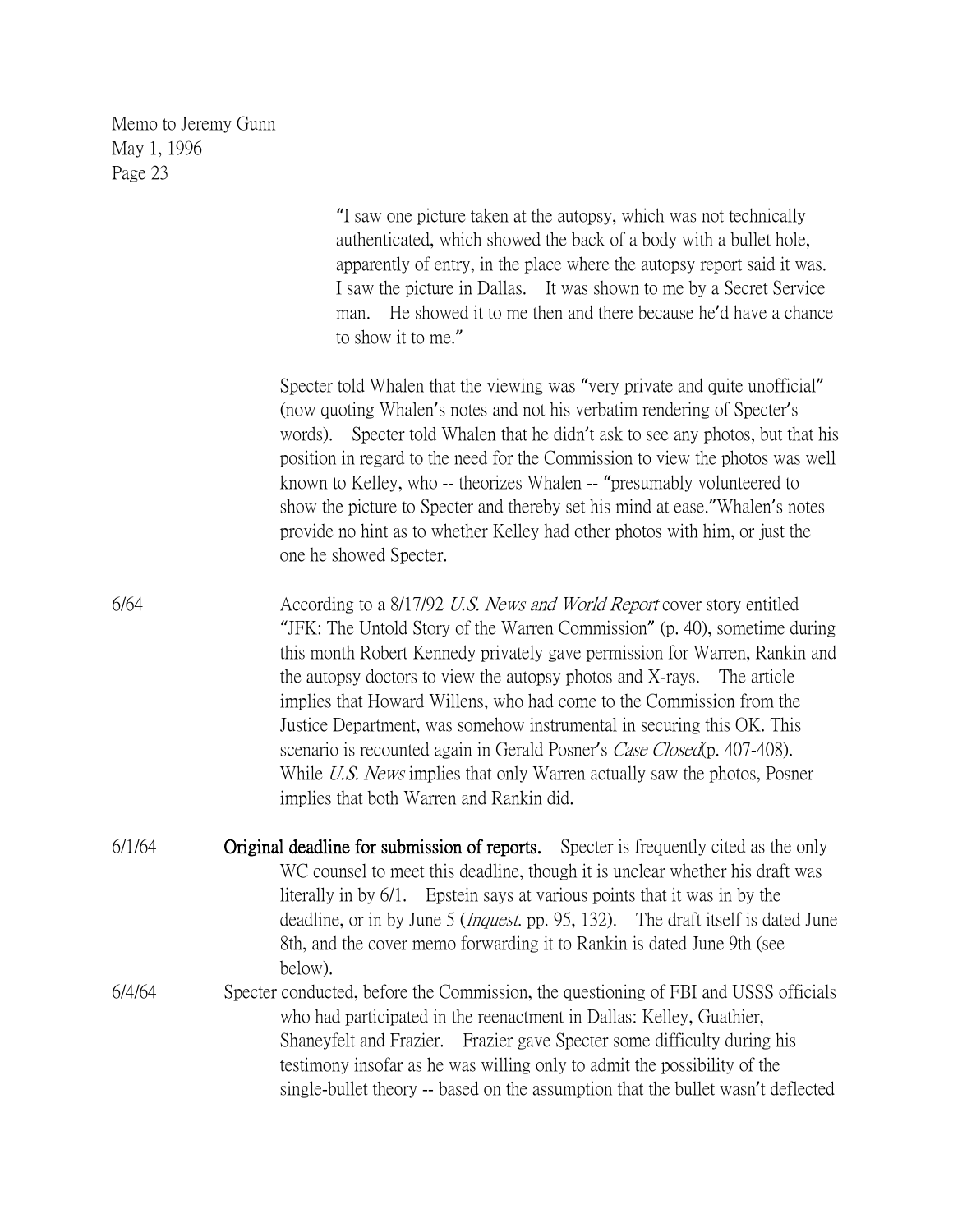> by having passed through the President --rather than provide a ringing endorsement of the hypothesis. In his 11/3/66 interview of Specter, Richard Whalen quotes Specter as saying that Frazier's 'introduction' of the deflection caveat "left me out on a limb."

ALSO on 6/4. Executive session. This session dealt primarily with press leaks.

6/7/64 Interview, in Dallas, of Jack Ruby. Specter is part of the WC delegation, brought along at Warren's request because of his acquired expertise regarding events on the day of the assassination. Because various Dallas and Texas officials are also present at the interrogation, and there is a concern about too big a crowd, Specter is not actually in the room when the interrogation of Ruby begins, but he subsequently enters (WC Volume V, p. 190). After the Ruby interrogation, Warren and Ford visit Dealey Plaza. According to a 8/17/92 U.S. News and World Report article ("JFK: The Untold Story of the Warren Commission," p. 40), it was on this trip that Specter got a few private moments with Earl Warren at the sixth-floor window of the School Book Depository Building. As Specter related to Whalen: 'it was there that Specter explained to him [Warren] how one bullet could have passed through both men. "It was the only time he was ever quiet for a few minutes; he didn't say anything but I think I convinced him".'

6/9/64 Short cover memo from Specter to Rankin, re: attached draft of Specter's portion of the Report (the draft itself is dated the day before, 6/8). The draft is 86 pages in length and contains material that ends up in both Chapter II ("The Assassination") and Chapter III ("The Shots from the Texas School Book Depository") of the final Warren Commission Report. Epstein, in *Inquest*, states that Specter made "some" contributions to the writing of Chapter II - which Epstein says "was written mainly by Redlich" -- and that Chapter III "was originally written by Specter" but was "substantially rewritten" by Redlich (p. 138 of *The Assassination Chronicles* edition). Nonetheless, a cross-referencing of Specter's submission and the final Report reveals that much more of Specter's work survived the editing process than Epstein suggests. While there are clearly changes -- and much rearranging of sections and topics -- it is also true that large portions of Specter's draft are retained, verbatim, in the final version. By the same token, Specter must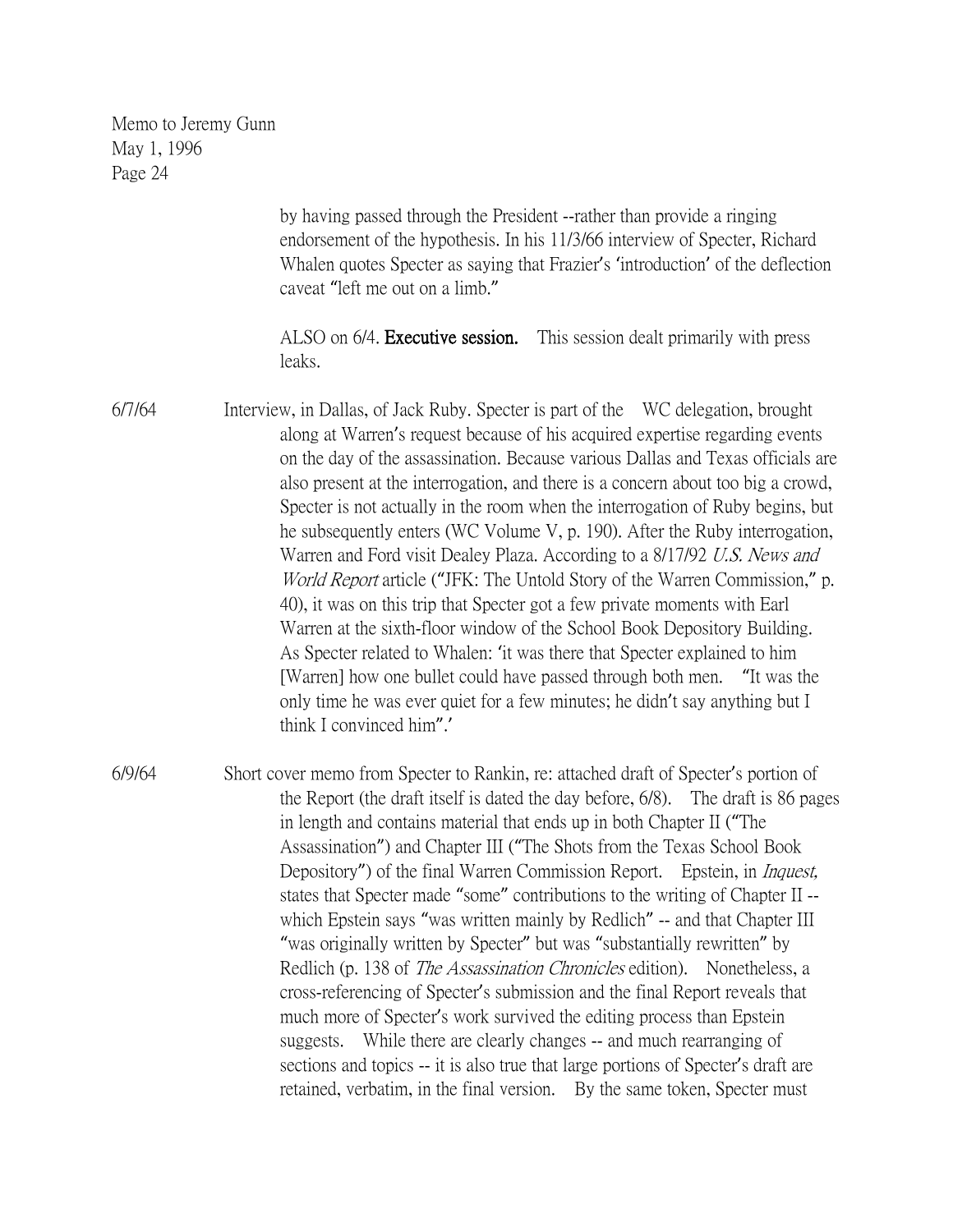| 6/10/64 | also take responsibility for some of the final Report's errors: the reference to<br>the President having given a speech at Rice University earlier in the fatal<br>Texas trip appears in Specter's draft, for instance. Specter's draft also<br>buttresses his later claims that -- in his mind -- the case for the single-bullet<br>theory arose mainly out of the need to explain what happened to the bullet that<br>he believed passed through the President's back/neck and exited from his<br>throat -- if it didn't hit Gov. Connally, then where did it go?<br>Cover memo from Specter to: Willens, Redlich-Eisenberg, Ball-Belin,<br>Jenner-Liebeler, Coleman-Slawson, Hubert-Griffin, Stern, Goldberg and<br>Mosk-Ely, forwarding his draft portions of the Report and indicating he would<br>welcome suggestions. |
|---------|------------------------------------------------------------------------------------------------------------------------------------------------------------------------------------------------------------------------------------------------------------------------------------------------------------------------------------------------------------------------------------------------------------------------------------------------------------------------------------------------------------------------------------------------------------------------------------------------------------------------------------------------------------------------------------------------------------------------------------------------------------------------------------------------------------------------------|
| 6/11/64 | One paragraph memo from Specter to Rankin, re: suggestion that Jim Tague and<br>Virgie Rackley be deposed "to determine the knowledge of each on where the<br>missing bullet struck." Now that the single-bullet theory is fully developed,<br>the third bullet can be described as the "missing" one.                                                                                                                                                                                                                                                                                                                                                                                                                                                                                                                       |
| 6/17/64 | One-and-one-half page memo from Specter, Griffin and Redlich to Rankin, re:<br>suggested topics for polygraph questioning of Jack Ruby.                                                                                                                                                                                                                                                                                                                                                                                                                                                                                                                                                                                                                                                                                      |
| 6/23/64 | The issue of Nosenko -- how much credibility to give him, how<br>Executive session.<br>and whether to reference him in the final report --dominated this brief<br>executive session.                                                                                                                                                                                                                                                                                                                                                                                                                                                                                                                                                                                                                                         |
| 6/29/64 | One page memo from Specter to Rankin, re: recommendation that the original sound<br>tape of "Four Days That Shook the World" be analyzed for the sound of<br>gunshots.                                                                                                                                                                                                                                                                                                                                                                                                                                                                                                                                                                                                                                                       |
|         | ALSO 6/29: short Specter memo to Eisenberg, re: forwarding of films (CEs<br>904-907). Note: it is clear that, by sometime in June or very early July,<br>Specter has returned to Philadelphia and is no longer working full-time on<br>Commission business. He remains available for specific tasks, like the Ruby<br>polygraph test, but he is no longer based in Washington.                                                                                                                                                                                                                                                                                                                                                                                                                                               |
| 7/8/64  | Rankin letter to Jim Tague informing him that Specter will take Tague's affidavit or<br>deposition on July 16th in Dallas. Apparently, this didn't work out because,<br>as it happened, Tague wasn't deposed until 7/23 and the deposition was                                                                                                                                                                                                                                                                                                                                                                                                                                                                                                                                                                               |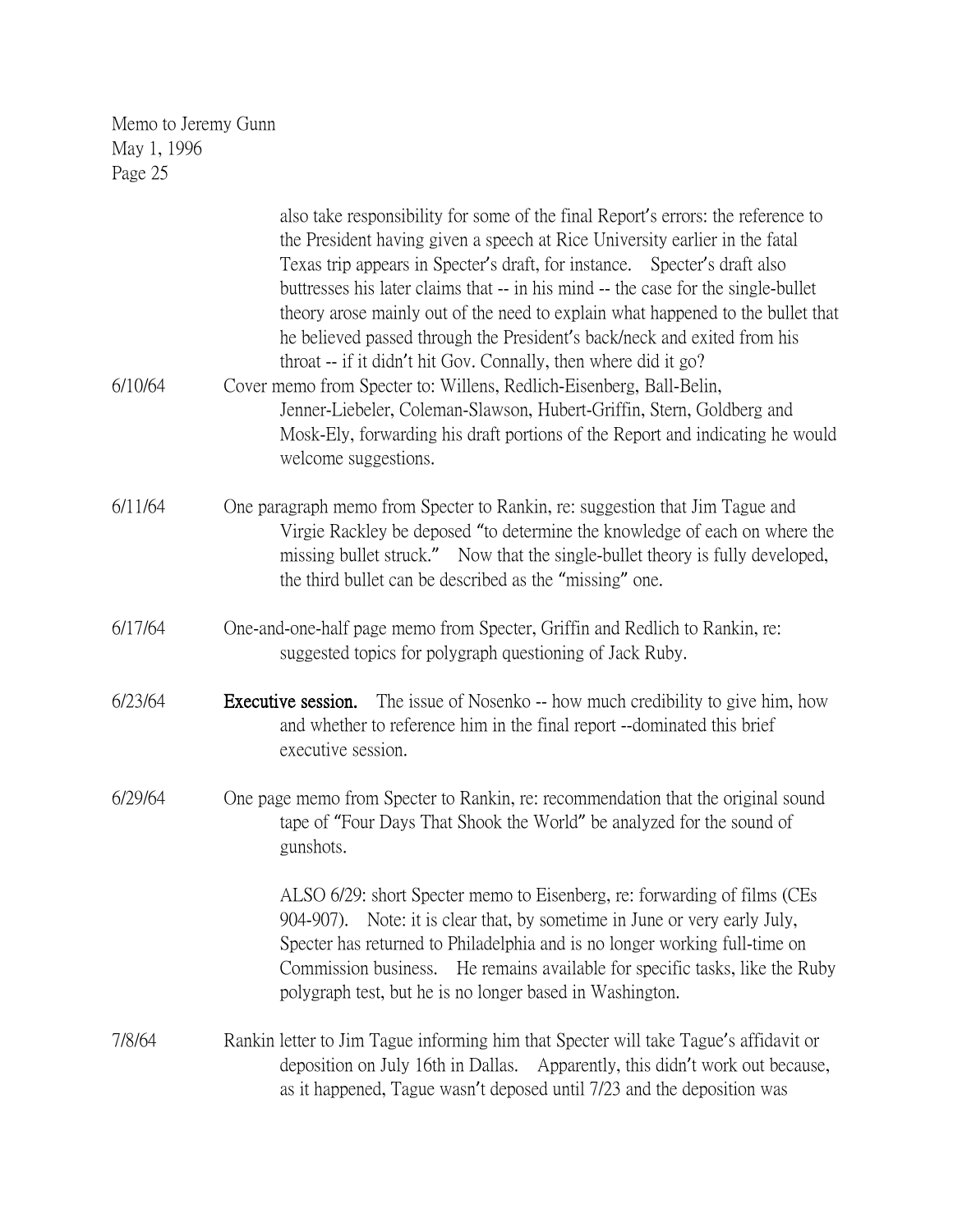| Memo to Jeremy Gunn<br>May 1, 1996<br>Page 26 |                                                                                                                                                                                                                                                                                                                                                                              |
|-----------------------------------------------|------------------------------------------------------------------------------------------------------------------------------------------------------------------------------------------------------------------------------------------------------------------------------------------------------------------------------------------------------------------------------|
|                                               | conducted by Liebeler, not Specter.                                                                                                                                                                                                                                                                                                                                          |
| 7/18/64                                       | Specter flies to Dallas and, with FBI personnel, conducts a polygraph examination of<br>Jack Ruby. He also deposes Ruby's psychiatrist, Dr. William Beavers.                                                                                                                                                                                                                 |
| 7/21/64                                       | Four-page memo from Specter to Rankin, "Polygraph Examination of Jack Ruby on<br>July 18, 1964."<br>Summary memo.                                                                                                                                                                                                                                                            |
| 7/24/64                                       | Attached to the 7/21 polygraph memo is an addendum of this date, re: the publication<br>by the Dallas Times Herald of the questions and answers of Ruby's polygraph<br>examination. This is a significant flap and a serious embarrassment to<br>Specter and the Commission.                                                                                                 |
|                                               | ALSO ON 7/24: Rankin and Specter take depositions of Maj. Eugene<br>Anderson and Sgt. James Zahm, re: Oswald's marksmanship capabilities.                                                                                                                                                                                                                                    |
|                                               | ALSO ON 7/24: One-page Specter memo to Willens: "Footnotes On Chapters"<br>2 and 3."                                                                                                                                                                                                                                                                                         |
| 7/25/64                                       | One-page memo from Specter to Rankin, "Footnotes in Report." This involves a<br>formatting issue, re: the final report, that seems to briefly engage the<br>attention and energies of several WC staffers. Specter urges that footnotes<br>appear on the bottom of the same page; others argue for placing them at the<br>end of the report.<br>Specter loses this argument. |
| 7/28/64                                       | Specter deposes FBI agent Bell Herndon, re: Herndon's analysis of the results of<br>Ruby's polygraph examination of 7/18/64 (Herndon was a polygraph expert,<br>had worked with Specter in composing the questions for the test, and was<br>present at the examination.                                                                                                      |
| 7/30/64                                       | Commission, by letter of this date, asks the FBI to investigate the leak of the Ruby<br>polygraph questions/answers.                                                                                                                                                                                                                                                         |
| 8/4/64                                        | Rankin departs for the Las Vegas and Los Angeles, returning 8/8.                                                                                                                                                                                                                                                                                                             |
| 8/5/64                                        | Specter deposes Ruby associates Breck Wall (Billy Ray Wilson) and Joseph Peterson<br>in Las Vegas, Nevada.                                                                                                                                                                                                                                                                   |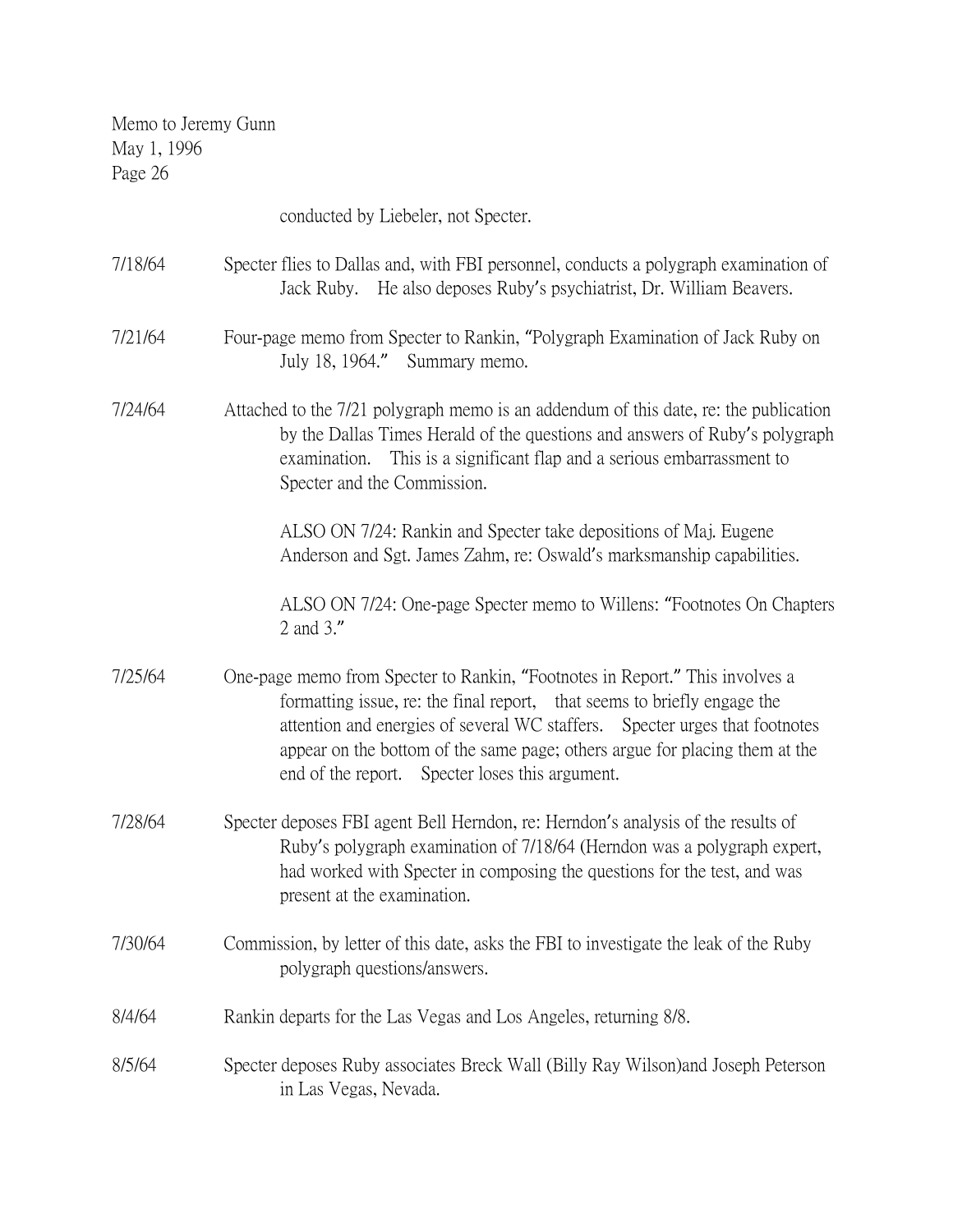| 8/6/64  | Specter is in Los Angeles, California, to take the deposition of Harry Olsen, Dallas PD<br>member and Ruby witness, and his wife Kay Helen Olsen, former Ruby<br>employee at Carousel Club.                                                                                                                                                                                                                                                                                                                                                                                                                                                                                             |
|---------|-----------------------------------------------------------------------------------------------------------------------------------------------------------------------------------------------------------------------------------------------------------------------------------------------------------------------------------------------------------------------------------------------------------------------------------------------------------------------------------------------------------------------------------------------------------------------------------------------------------------------------------------------------------------------------------------|
| 8/17/64 | While<br>One-page memo from Specter to Rankin, re: draft section on Ruby polygraph.<br>dated 8/17, it appears this memo may have been drafted on 8/8.                                                                                                                                                                                                                                                                                                                                                                                                                                                                                                                                   |
|         | ALSO on 8/17: One-paragraph memo from Specter to Rankin, re: final draft<br>of an insert for Chapter 4 on Oswald's capabilities as a marksman, as well as a<br>final draft on the wound ballistics experiment to be inserted in the appendix.<br>Says Specter: "These two drafts, together with the Ruby material which I am<br>submitting today, completes the writing currently assigned to me."                                                                                                                                                                                                                                                                                      |
| 8/24/64 | One-page memo from Specter to Rankin, "Deposition of Mr. Harry Olsen."                                                                                                                                                                                                                                                                                                                                                                                                                                                                                                                                                                                                                  |
| 9/7/64  | Commissioners Russell, Cooper and Boggs travel to Dallas to reexamine Marina<br>Oswald.                                                                                                                                                                                                                                                                                                                                                                                                                                                                                                                                                                                                 |
| 9/16/64 | Senator Russell has exceptions/footnotes drafted reflecting his differences with the<br>Commission's draft report; one dealt with the single-bullet theory (Russell<br>believed Gov. Connally's testimony, re: his having been hit by a second shot,<br>not the one that first wounded the President) and the other with the possibility<br>of a conspiracy (Russell didn't feel the investigation had been so complete and<br>thorough as to rule out the possibility of conspiracy, although he<br>acknowledged that the Commission's efforts had not uncovered any evidence<br>of same).                                                                                             |
| 9/18/64 | Warren Commission's final Executive Session. No verbatim transcript exists for this<br>final session, though some researchers believe a stenotape may in fact have<br>been made but was subsequently destroyed by Warren or Rankin because they<br>did not want a verbatim record of what is believed to have been a contentious<br>session at which Russell (and perhaps others, like Sen. Cooper) voiced strong<br>concerns about various aspects of the draft report. Russell wins concessions<br>on language regarding the single-bullet theory (drafted by McCloy, see below)<br>and the degree of certainty with which the Commission dismisses the<br>possibility of conspiracy. |
| 9/19/64 | Specter interviewed in Philadelphia by FBI, re: Ruby polygraph leak.                                                                                                                                                                                                                                                                                                                                                                                                                                                                                                                                                                                                                    |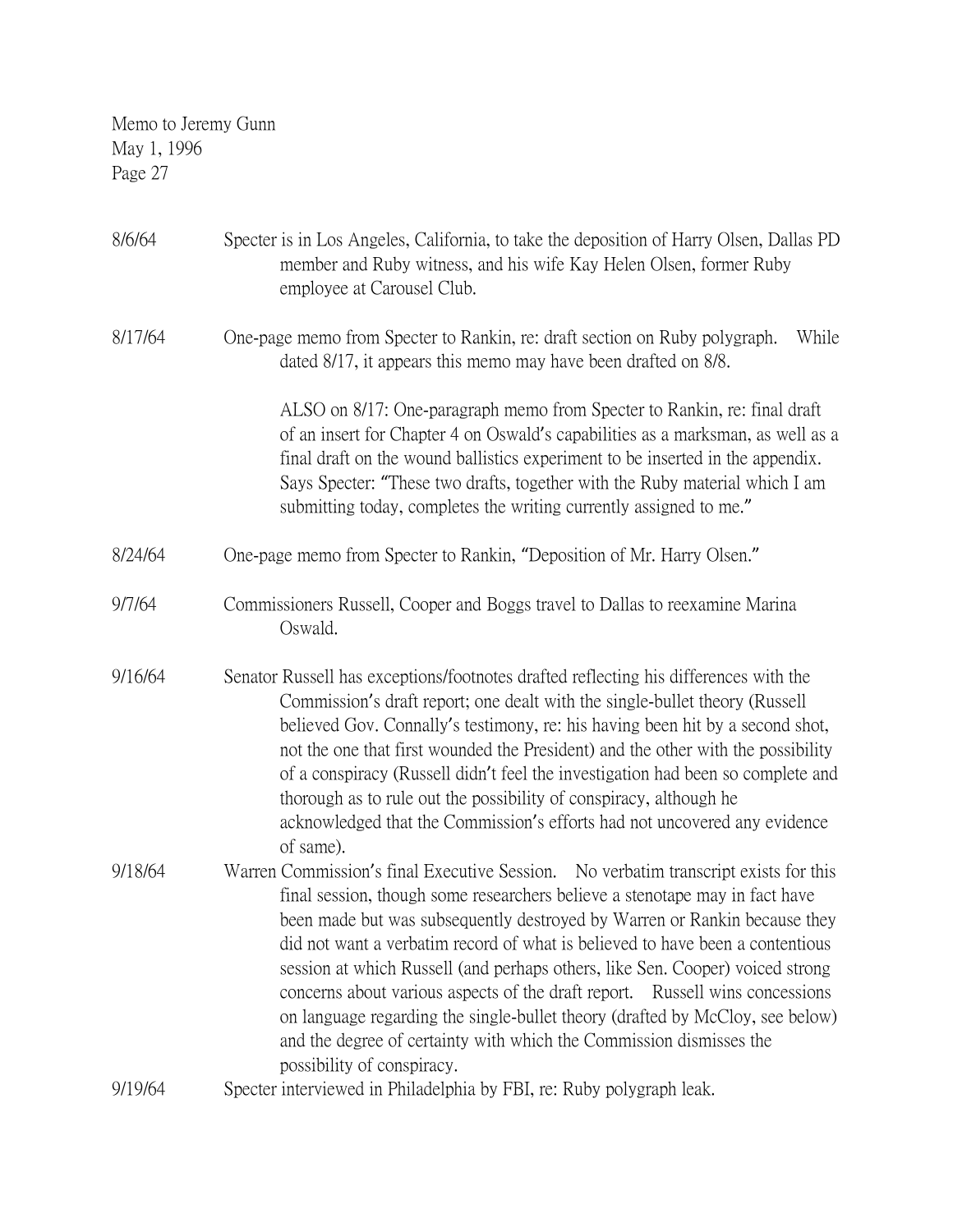9/24/64 Presentation of Report of the Warren Commission to LBJ. In the end, the Commission adopted compromise language regarding the single-bullet theory, describing the evidence in support of the theory as " very persuasive." "Although it is not necessary to any essential findings of the Commission to determine just which shot hit Governor Connally, there is very persuasive evidence from the experts to indicate that the same bullet which pierced the President's throat also caused Governor Connally's wounds. However, Governor Connally's testimony and certain other factors have given rise to some difference of opinion as to this probability..." (WC Report, p. 19)According to various sources, Sen. Russell was the most adamant opponent of the theory among the Commissioners, followed by Cooper and, to a lesser degree, Boggs. Ford, Dulles and McCloy, as well as Warren himself, gave less credence to Connally's testimony and were supportive of the single-bullet hypothesis. Richard J. Whalen's interview notes of his 11/8/66 interview with WC staffer Howard Willens state that the above language "was imposed on the staff by the Commission. It was written by the WC. Staff protested to Rankin and he said that's the way WC wanted it."

9/28/64 Commission's Report is released to the public. Senator Richard Russell is questioned at a news conference, re: the newly-released Report of the Commission. Journalists Ted Lippman and Margaret Shannon -- Washington correspondents of the Atlanta Constitution and Atlanta Journal, respectively - we represent and filed stories for their papers. The Lippman/Constitution article states:

> "The only conclusion the Commission reached that he [Russell] did not agree with was on what bullet hit Governor Connally. The report says it was the same one that pierced the President's neck. Russell said he agreed with Connally's view that a later shot hit the Governor." Shannon's article for the Journal concurs: '[Russell] disagrees with the Commission finding that the first bullet that struck President Kennedy also wounded Texas Gov. John Connally... he is convinced that Oswald's first shot hit Mr. Kennedy in the neck, his second wounded Gov. Connally, and his third was the lethal bullet that blew the President's brains out... "I strongly support Gov. Connally's testimony," Russell said.'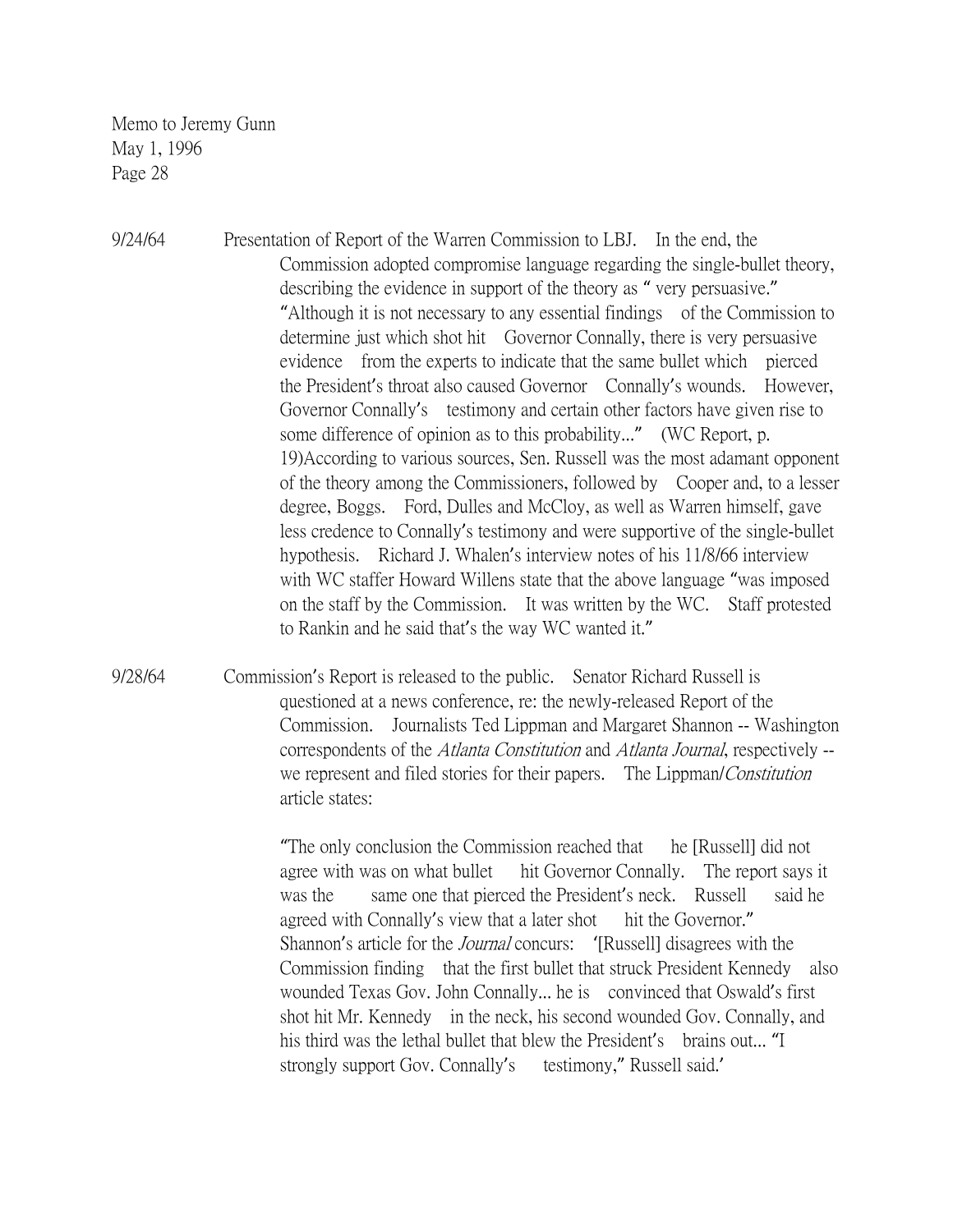10/12/64 Specter turns in his desk and building keys.

## Post-Warren Commission Era

| 11/65    | Specter elected District Attorney in Philadelphia                                                                                                                                                                                                                                                                                                                                                                                                                                                                                                                                                                                                         |
|----------|-----------------------------------------------------------------------------------------------------------------------------------------------------------------------------------------------------------------------------------------------------------------------------------------------------------------------------------------------------------------------------------------------------------------------------------------------------------------------------------------------------------------------------------------------------------------------------------------------------------------------------------------------------------|
| 11/25/65 | The <i>Philadelphia Inquirer</i> ran a front-page article entitled "Specter Predicted"<br>One-Bullet Theory Would Stir Doubt." This article is cited by Josiah<br>Thompson in Six Seconds in Dallas. When Specter returned to Philadelphia<br>following his stint on the Warren Commission staff -- according to Thompson<br>(pp. 196 and 213) -- he told his then-boss (and later his opponent in the<br>District Attorney race) DA James Crumlish that "I don't think the people are<br>going to believe [the single-bullet theory] -- this year, next year, or a hundred<br>years from now This thing will be challenged today, tomorrow and forever." |
| 4/66     | Jacob Cohen writes Robert Wallace, Assistant Secretary of the Treasury, re:<br>autopsy photos and X-rays. David C. Acheson replies and states that "X-ray<br>films were made available to the [Warren] Commission and were in fact used<br>in briefing the Commission staff on the autopsy procedure and results."<br>According to Cohen, the reply made no mention of autopsy photos.                                                                                                                                                                                                                                                                    |
| 5/66     | Epstein's <i>Inquest</i> is published.                                                                                                                                                                                                                                                                                                                                                                                                                                                                                                                                                                                                                    |
| 6/13/66  | Jacob Cohen conducts what he later described as a "lengthy" interview with Specter<br>for an article which runs in the 7/11/64 edition of the <i>Nation</i> . Cohen claims<br>Specter told him that "that he had not seen any of <i>these documents</i> , and that<br>when he asked Justice Warren for them Warren said that the Commission had<br>decided 'not to press the matter' [emphasis added]." "These documents"<br>refers to the X-rays; it is unclear whether Specter is also talking about the<br>autopsy photos.                                                                                                                             |
| 6/14/66  | Memo from Robert E. Jordan, III, Staff Assistant to the Special Assistant to the<br>Secretary (for Enforcement), apparently to Burrill Peterson, Assistant to the<br>Director (Information and Liaison), U.S. Secret Service, re: "Responding to<br>Inquiries Concerning Autopsy Films."<br>This memo concerns an agreed text                                                                                                                                                                                                                                                                                                                             |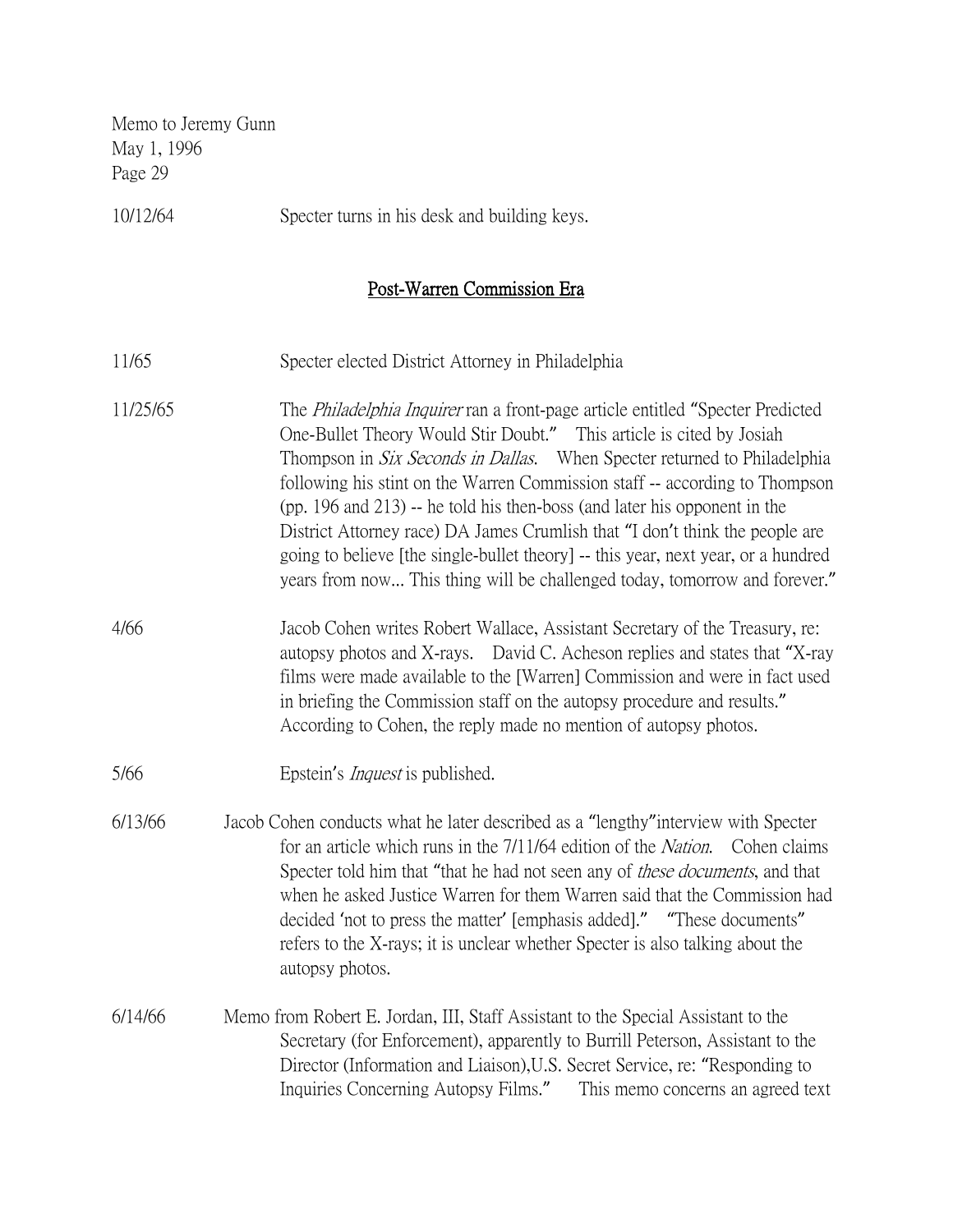|         | for such responses and indicates that the language therein has been cleared<br>with the Dept. of Treasury Public Affairs Office, and that the White House<br>"has been told that we are using this text." The agreed text includes the<br>following language: "The X-ray films were used for the briefing of the Warren<br><i>Commission's staff on the autopsy procedure and results.</i> " According to<br>Weisberg ( <i>Post Mortem</i> , p. 555), a statement incorporating this language was<br>given to Paul Hoch by the USSS a week later, on June 21st.                                                                                                                                                                                                                                                                                                                                                                                                                                                                                                                                                                                                                                                                                                                                                                                    |
|---------|----------------------------------------------------------------------------------------------------------------------------------------------------------------------------------------------------------------------------------------------------------------------------------------------------------------------------------------------------------------------------------------------------------------------------------------------------------------------------------------------------------------------------------------------------------------------------------------------------------------------------------------------------------------------------------------------------------------------------------------------------------------------------------------------------------------------------------------------------------------------------------------------------------------------------------------------------------------------------------------------------------------------------------------------------------------------------------------------------------------------------------------------------------------------------------------------------------------------------------------------------------------------------------------------------------------------------------------------------|
| 7/11/66 | "The Vital Documents: What the Warren Report Omits," by Jacob Cohen, runs in<br>Nation.                                                                                                                                                                                                                                                                                                                                                                                                                                                                                                                                                                                                                                                                                                                                                                                                                                                                                                                                                                                                                                                                                                                                                                                                                                                            |
| 8/66    | Gaeton Fonzi publishes "The Warren Commission, Arlen Specter and the<br>Truth" in <i>Philadelphia Magazine</i> . Unclear when the interviews (there were<br>two sessions) took place. Fonzi taped the interviews (the tape of at least one<br>of the sessions is at Archives II). There are at least four instances in the<br>article where Fonzi references the autopsy photos and X-rays and the fact that<br>Specter never saw them:<br>p. 45"Neither the Commission nor Specter ever saw any photographs or<br>X-rays which would have corroborated the autopsy report." "Arlen Specter"<br>never saw the most important pieces of evidence directly related to his area<br>of investigation." "He [Specter] admitted he never saw the X-rays and<br>photographs."<br>p. 79" Arlen Specter never saw those X-rays or photographs."<br>p. 86"Specter never saw the X-rays and photographs that would<br>have<br>without question removed any doubt [about the entry/exit, back/neck<br>wounds]."On the tape itself there is this exchange, not quoted in the article:<br>Fonzi: "Did you see the X-rays yourself?" Specter: "No." The article also<br>discusses the single-bullet theory:<br>p. 79. The fact that the bullet exited through Kennedy's throat was,<br>according to Specter, the prime factor which led to the double hit theory. |
|         | The bullet had to have hit Connally because there was no indication that it<br>hit anywhere else in the car. "That was the single most persuasive piece of<br>evidence," says Specter.'                                                                                                                                                                                                                                                                                                                                                                                                                                                                                                                                                                                                                                                                                                                                                                                                                                                                                                                                                                                                                                                                                                                                                            |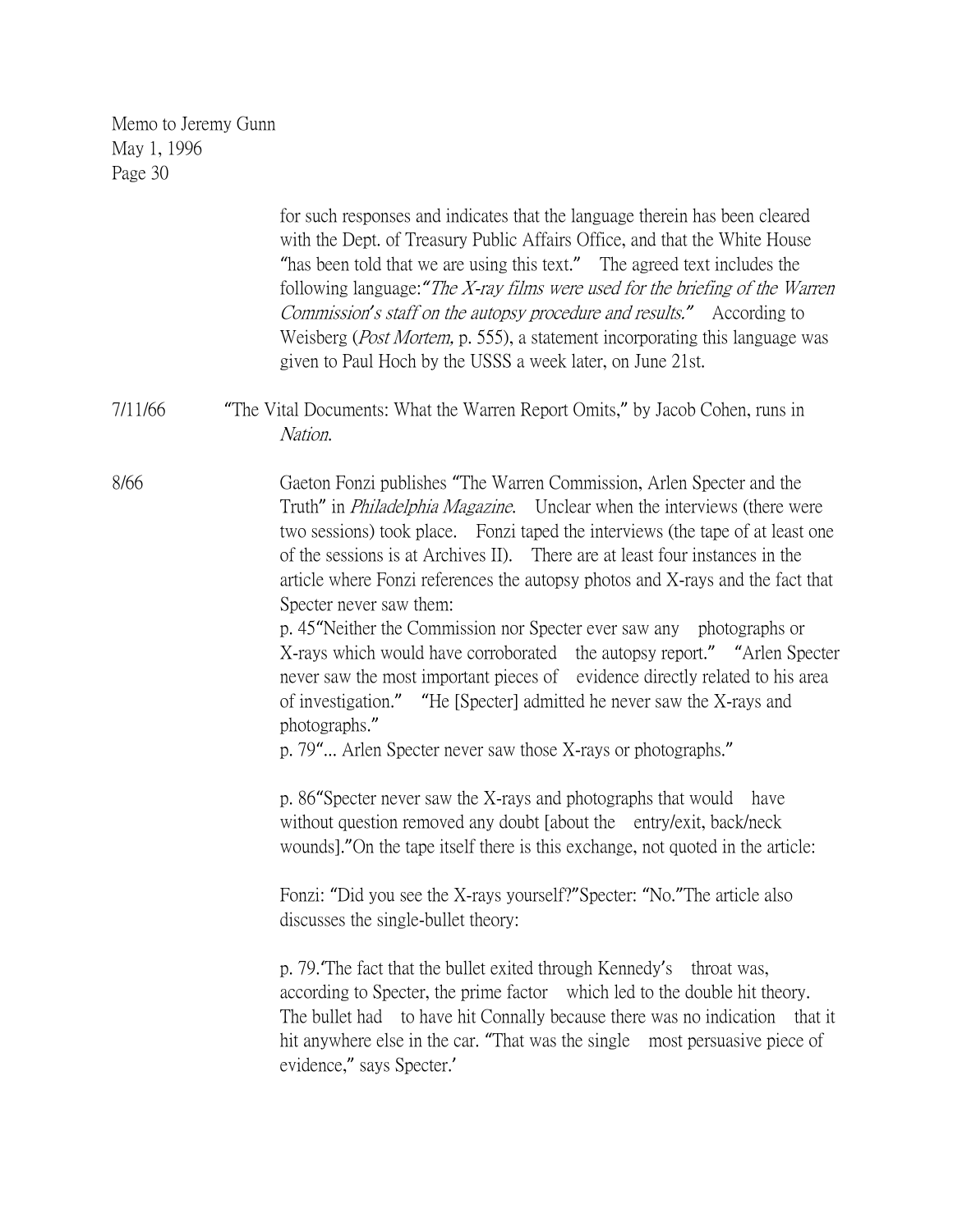8/9/66 Specter letter to Chief Justice Earl Warren, re: expressing his concern over the fact that the Commission never viewed the autopsy photos and X-rays and suggesting that the now-former Commissioners reconvene to do so. Specter also expresses his concern that there appears to be some doubt even as to the whereabouts of the photos and X-rays. (While I do not have an exact publication date for the Fonzi interview of Specter -- see above -- it is not unreasonable to speculate on a connection between the interview/article and Specter's letter to Warren.)

10/10/66 Interview of Specter runs in U.S. News & World Report. Specter is asked: "Have you seen the pictures [of the President's body]?". He replies:"The complete set of pictures taken at the autopsy was not made available to me or to the Commission. I was shown one picture of the back of a body which was represented to be the back of the President, although it was not technically authenticated. It showed a hole in the position identified in the autopsy report. To the best of my knowledge, the Commission did not see any photographs or X-rays." On the single-bullet theory, Specter notes: "... I think it is important to note that the [the single-bullet theory] was not a prerequisite to the Commission's conclusion that Oswald was the sole assassin. The point is often made that such a conclusion is indispensable to a single-assassin finding, but that is not so. As a matter of fact, the original thought, before the Commission conducted its extensive investigation, was -- or the preliminary thinking was -- that a single bullet passed through the President's neck, a second bullet struck the Governor and a third bullet hit the President's head... the [single-bullet theory] is not a *sine qua non* for the conclusion that Oswald was the sole assassin... it was a theory reached after exhaustive study and analysis, largely because of the factor that when the car was lined up, as we lined it up in Dallas, and you looked through the Oswald rifle, as the assassin must have stood, based on all the other independent evidence, the bullet that went through the President's neck would most certainly -- or perhaps I should say only most probably -- have had to strike either some occupant in the car or something else in the car...".

10/24/66 According to Lifton's *Best Evidence* (p. 224), Liebeler calls Specter on this date to discuss Lifton's 'discovery' of the Sibert/O'Neill language concerning "surgery" to the top of the President's head. Lifton describes this call as lasting about ten minutes. A week later, Specter tells Richard Whalen that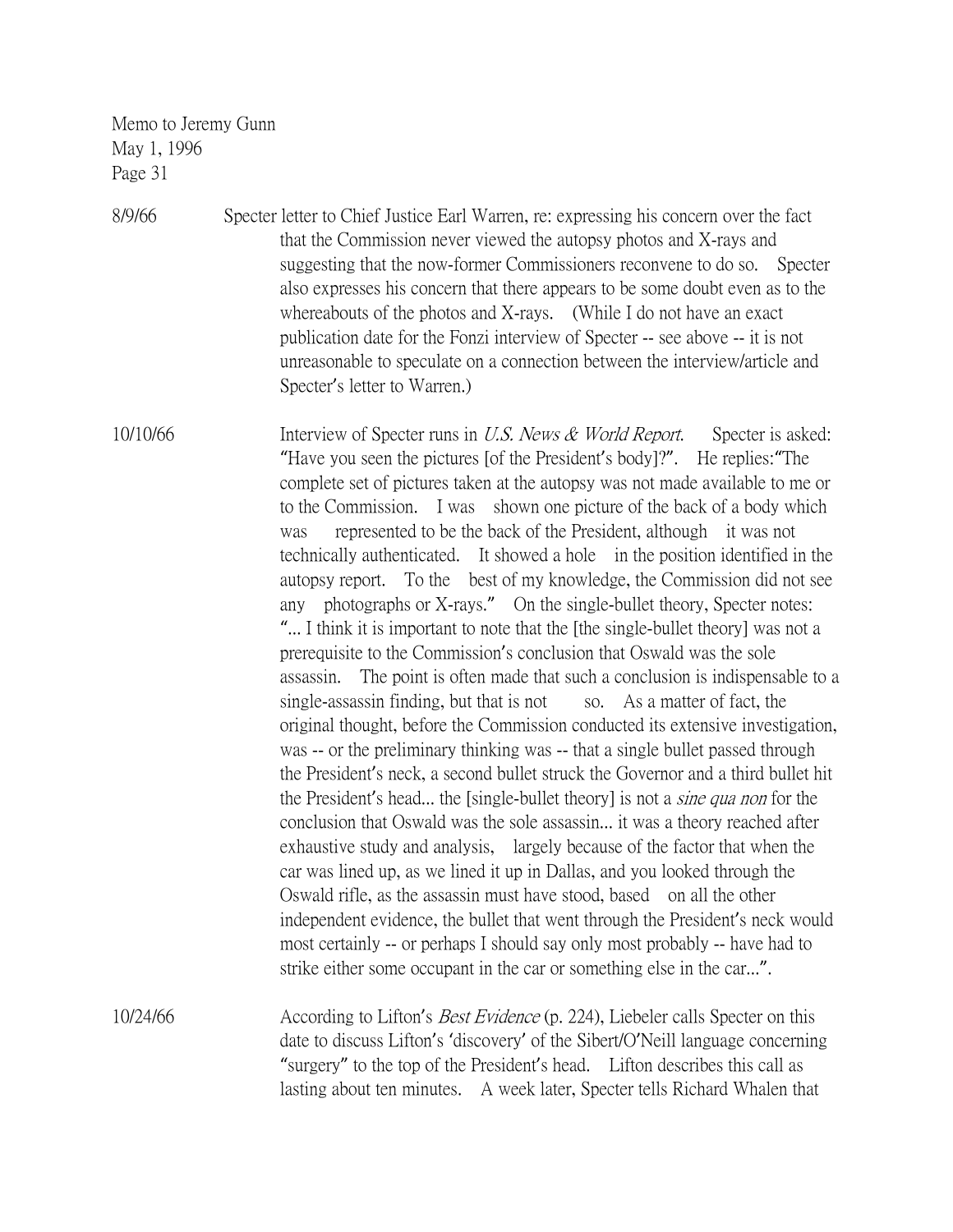"He's [Liebeler] on the telephone to me interminably from California."

11/1/66 Richard J. Whalen phone interview of David C. Acheson of Treasury, re: autopsy photographs. Acheson tells Whalen that "at least one [staff] member of the WC saw them [autopsy photos]." Acheson is also of the opinion that one or more of the Commission members saw the photos. Many of Acheson's comments, as reported by Whalen, appear highly speculative. Whalen talks to Acheson a second time later this same day and -- confronted with Specter's statement in U.S. News and World Report to the effect that Commission members had *not* seen the photos -- Acheson retracts his earlier contention, indicating that he "would certainly resolve any question in favor or Specter's recollection." In this second phone interview, as in the first, Acheson's utterances contain various errors in fact and reveal, more than anything else, his relatively limited knowledge as to the handling and disposition of the autopsy photos. Perhaps realizing he has made statement she can't substantiate, Acheson apparently does some checking before speaking to Whalen for the third and final time that day. In this last conversation, Acheson displays knowledge concerning the Secret Service's transfer of autopsy materials to the Kennedy family at an office in the National Archives. Whalen's notes indicate that "in reply to my question, Acheson clarifies the nature of the Secret Service custody [of the autopsy materials].The photographs and X-rays did not ever leave the Protective Research Section of the Secret Service; they were never turned over to the Commission, although Acheson assumes that Specter must have had at least one photo briefly in his hands at some point [emphasis in original]." The handwritten version of the notes put this a slightly different way: "Photographs examined by Specter evidently were in his custody at some point."

- 11/2/66 According to a memo to Chief Justice Warren from one of his aides, a *New York* Times article of this same date states that Warren saw the autopsy photos and X-rays. UPI and AP follow up; Warren refuses comment.
- 11/3/66 Richard J. Whalen interview of Arlen Specter (see entry for 5/24/64 and elsewhere). Specter again admits having seen the single autopsy photo, using language very similar to his remarks in U.S. News and World Report. Specter states his belief to Whalen that Chief Justice Warren did *not* view any autopsy photos. (After subsequently learning of proof to the contrary, Specter will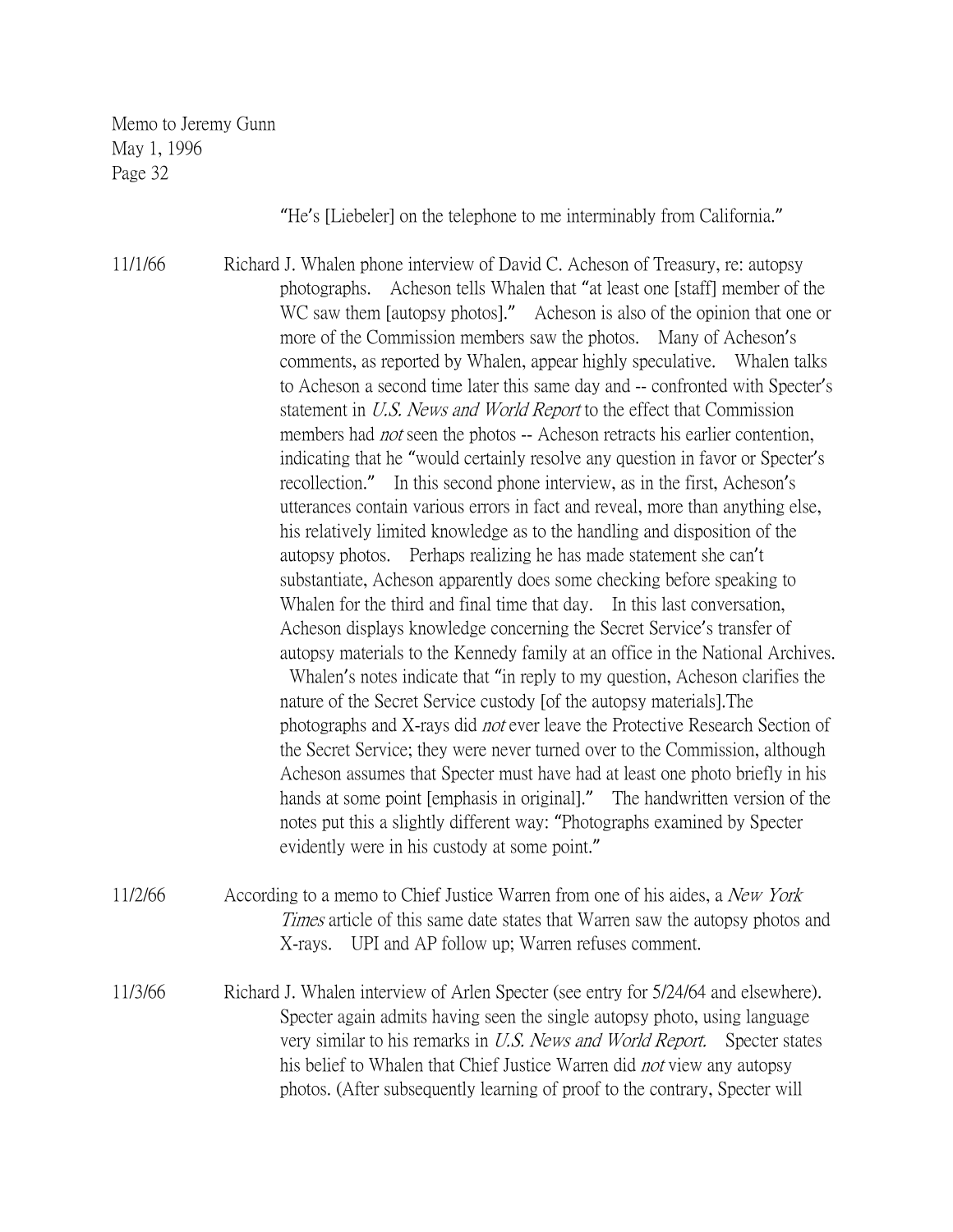|          | adjust the degree of certainty he feels on this issue when he testifies before the<br>HSCA in November of 1977.) Specter also stresses the impossibility of<br>knowing <i>exactly</i> when Connally was struck: "Nobody can tell where in the<br>Zapruder film Connally was hit.<br>It simply doesn't lend itself to that<br>precision. You just can't tell."                                                                                                                                                                                                                                                                     |
|----------|-----------------------------------------------------------------------------------------------------------------------------------------------------------------------------------------------------------------------------------------------------------------------------------------------------------------------------------------------------------------------------------------------------------------------------------------------------------------------------------------------------------------------------------------------------------------------------------------------------------------------------------|
| 11/7/66  | Whalen conducts phone interview with USSS Asst. Director Tom Kelley, who "can't<br>confirm or deny" the accuracy of Specter's recollection, re: being shown the<br>autopsy photo. Whalen relates Kelley as being unwilling to say whether or<br>not Rankin asked him to show the photo to Specter in Dallas. Whalen cites<br>Kelley as being "very nervous on the phone, long pauses, trembling voice and<br>breathing."                                                                                                                                                                                                          |
| 11/8/66  | Whalen interviews WC staffer Howard P. Willens. According to Whalen's notes of<br>the interview, Willens credits Specter (plus Belin, Redlich and Eisenberg) with<br>single-bullet theory. Whalen apparently raised the issue of Specter's<br>admission of having seen an autopsy photo: Whalen cites Willens as stating<br>that Rankin <i>didn't</i> ask Kelley to show the picture to Specter. Says Willens:<br>"These fellows [Specter and Kelley] had close working relationships."<br>He<br>adds: "Specter, I'm sure, didn't tell you he saw a picture for certain. He just<br>saw <i>a</i> picture [emphasis in original]." |
|          | ALSO on 11/8: date of Wesley Liebeler's celebrated (by Lifton) memo,<br>"Autopsy Photographs and X-Rays of President Kennedy." In the memo,<br>Liebeler states: "It does not appear from the Commission's Record that these<br>pictures and x-rays were ever examined by any member of the President's<br>Commission or by any of its counsel." Liebeler's memo calls for an<br>independent examination of the materials to verify the autopsy report and, by<br>extension, the Commission's report.                                                                                                                              |
| 11/16/66 | Wesley Liebeler letter to J. Lee Rankin, forwarding memo on autopsy photos<br>and X-rays (see 11/8 above). In this letter, Liebeler states that "Arlen"<br>Specter and I have spent considerable time with the editors of Life magazine,<br>pointing out why the Governor [Connally] is most probably mistaken [re:<br>timing of shots]." Liebeler's and Specters consultations with Life are in the<br>context of the magazines upcoming piece on the assassination (see 11/25)<br>below). Liebeler copies former Commissioners, various WC counsels, AG                                                                         |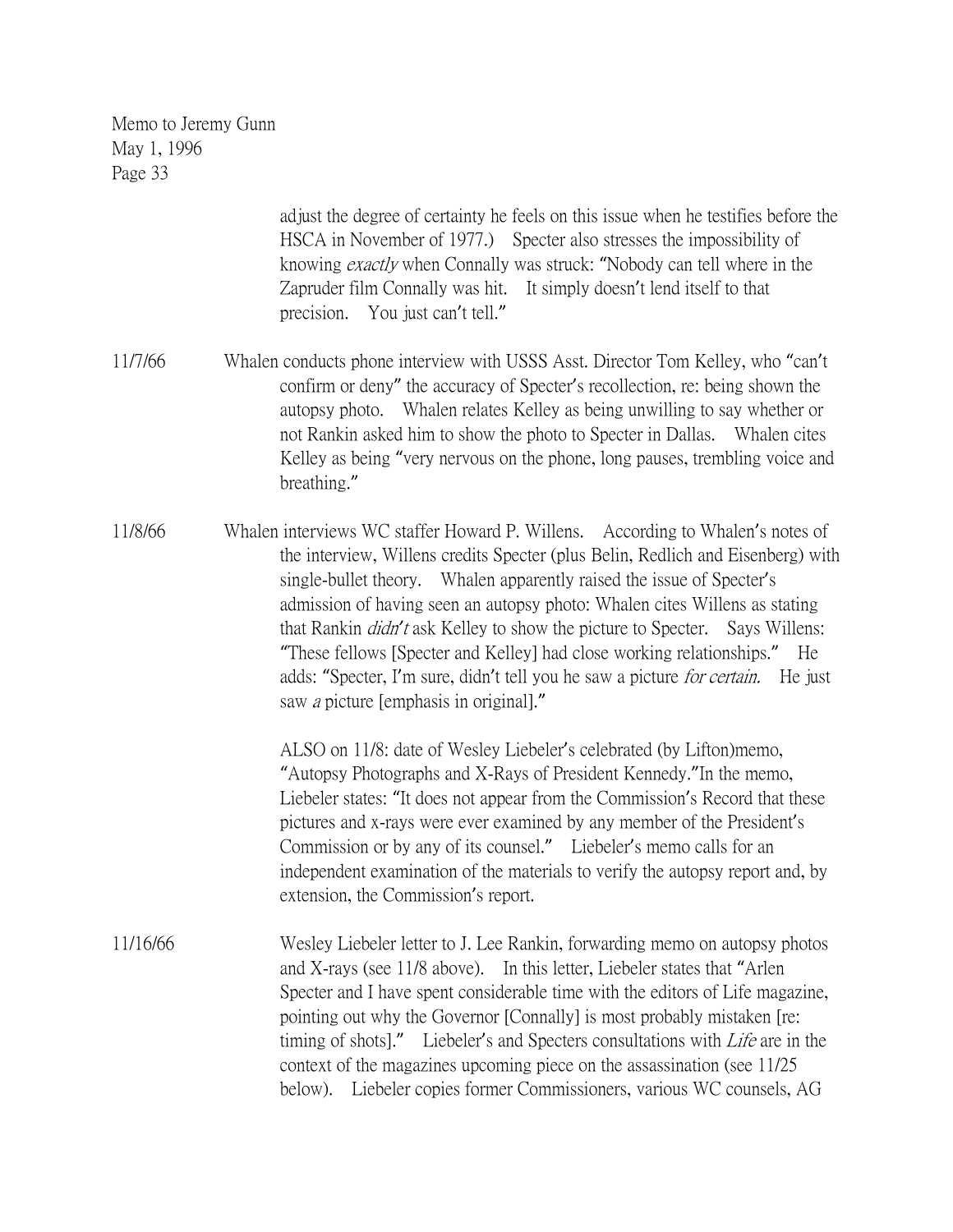| Memo to Jeremy Gunn<br>May 1, 1996<br>Page 34 |                                                                                                                                                                                                                                                                                                                                                                                                                                                                                                                                                                                                                                                                                                                                                                                                                                                                                                                                                                                                                         |
|-----------------------------------------------|-------------------------------------------------------------------------------------------------------------------------------------------------------------------------------------------------------------------------------------------------------------------------------------------------------------------------------------------------------------------------------------------------------------------------------------------------------------------------------------------------------------------------------------------------------------------------------------------------------------------------------------------------------------------------------------------------------------------------------------------------------------------------------------------------------------------------------------------------------------------------------------------------------------------------------------------------------------------------------------------------------------------------|
|                                               | Clark and Burke Marshall.                                                                                                                                                                                                                                                                                                                                                                                                                                                                                                                                                                                                                                                                                                                                                                                                                                                                                                                                                                                               |
| 11/23/66                                      | J. Edgar Hoover writes Specter, taking issue with what Hoover states were<br>inaccurate representations of his (Hoover's) comments before and about the<br>Warren Commission that were attributed to Specter in articles which appeared<br>in the Chicago Daily News and New York Post on 11/16/66.                                                                                                                                                                                                                                                                                                                                                                                                                                                                                                                                                                                                                                                                                                                     |
| 11/25/66                                      | Life magazine runs "A Matter of Reasonable Doubt: Did Oswald Act Alone."<br>Specter was interviewed for the article. In Six Seconds in Dallas, Josiah<br>Thompson claims to have seen an interview report done for the article that<br>quotes Specter as saying: " the dominant thinking with many people right up<br>to the time of the Report was published" was that JFK and Connally were hit<br>by different bullets. While this quote does not appear in the article, one<br>which does has Specter again citing what he believes is the most compelling<br>evidence in support of the single-bullet theory:<br>"One of our most impressive pieces of evidence is the FBI report on<br>an examination of the limousine. It concludes that no part of the<br>car's interior was struck by a whole bullet where, if it didn't hit<br>Connally, did that bullet [the one that passed through the President's<br>neck] go? This is the single most important reason why I concluded<br>that one bullet hit both men." |
| 12/1/66                                       | Rankin replies to Liebeler's letter of 11/8 with a polite brush-off, declining to get<br>involved in any effort to organize an official examination of the autopsy<br>photos and X-rays: "For myself, I am satisfied with the testimony of the<br>doctors who performed the autopsy and whose statements, in my opinion,<br>were the best evidence of what was seen and heard at the autopsy."<br>Rankin<br>apparently copies Earl Warren.                                                                                                                                                                                                                                                                                                                                                                                                                                                                                                                                                                              |
| 12/12/66                                      | Warren letter to Rankin, thanking him for the copy of the latter's reply to<br>Liebeler: "I think what you said was correct and in the right tone."                                                                                                                                                                                                                                                                                                                                                                                                                                                                                                                                                                                                                                                                                                                                                                                                                                                                     |
| 2/3/67                                        | Earl Warren replies to Specter's letter of the previous August, re: autopsy photos and<br>Warren states: "I saw them myself and they were horrible.<br>X-rays.<br>The<br>other members of the Commission had no desire to see them." Warren<br>invokes the recent deed of gift transfer (which had taken place since Specter<br>had written Warren on the issue) by way of reassuring Specter that the issue of                                                                                                                                                                                                                                                                                                                                                                                                                                                                                                                                                                                                         |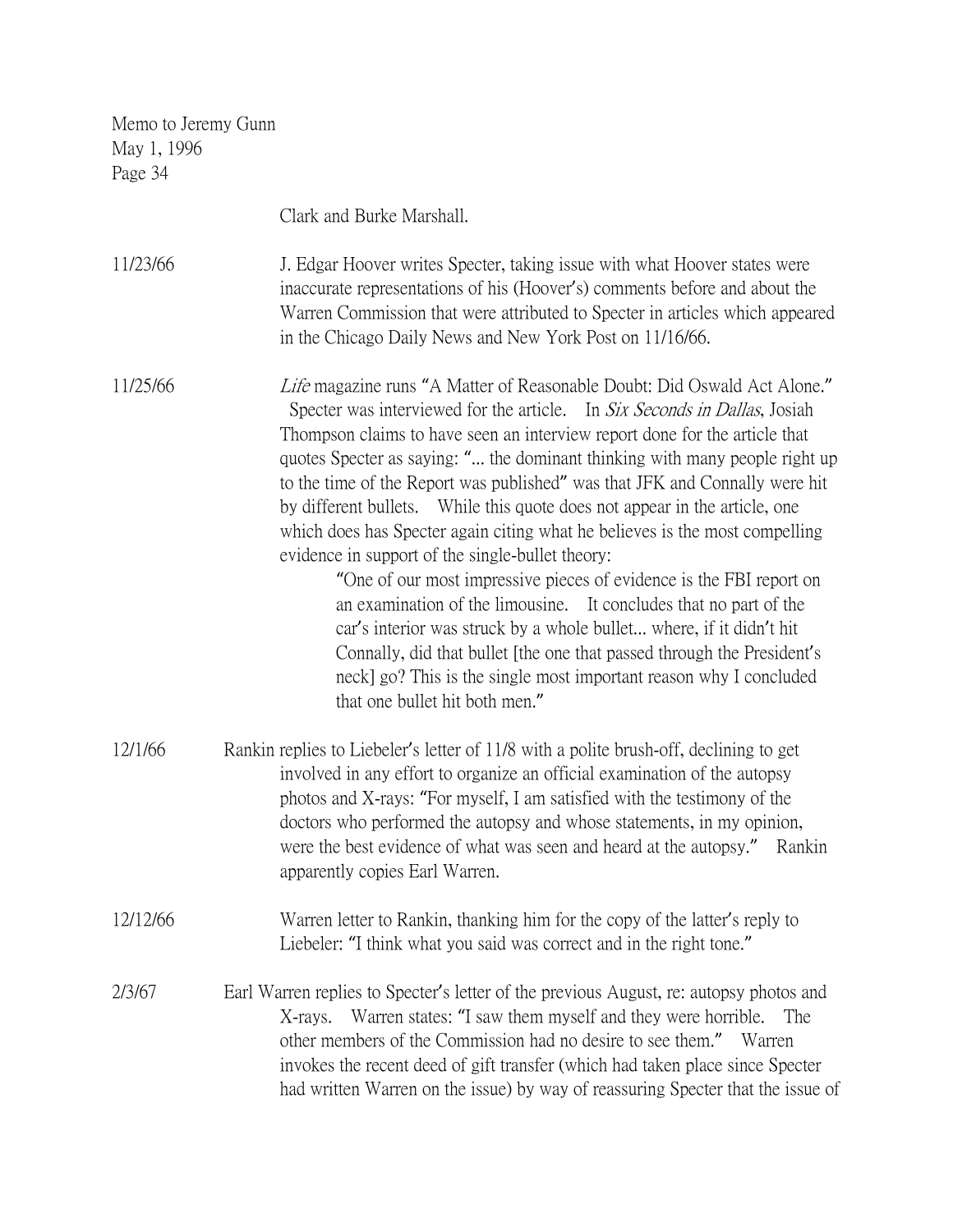| Memo to Jeremy Gunn<br>May 1, 1996<br>Page 35 |                                                                                                                                                                                                                                                                                                                                                                                                                                                                                                                                                                                                                                                                                                                                                                                                                                                                                                    |
|-----------------------------------------------|----------------------------------------------------------------------------------------------------------------------------------------------------------------------------------------------------------------------------------------------------------------------------------------------------------------------------------------------------------------------------------------------------------------------------------------------------------------------------------------------------------------------------------------------------------------------------------------------------------------------------------------------------------------------------------------------------------------------------------------------------------------------------------------------------------------------------------------------------------------------------------------------------|
|                                               | access and verification is being taken care of.                                                                                                                                                                                                                                                                                                                                                                                                                                                                                                                                                                                                                                                                                                                                                                                                                                                    |
| 2/27/67                                       | Specter replies to Warren's letter of 2/3: "I am very much assuredly the contents of<br>your letter."                                                                                                                                                                                                                                                                                                                                                                                                                                                                                                                                                                                                                                                                                                                                                                                              |
| 3/4/70                                        | In <i>Post Mortem</i> , Harold Weisberg states that he met with USSS Inspector Thomas<br>Kelley on this date:                                                                                                                                                                                                                                                                                                                                                                                                                                                                                                                                                                                                                                                                                                                                                                                      |
| 12/18/72                                      | p. 285 "It was on this occasion that Kelley first told me that it is he<br>who showed the X-Rays, not the pictures, to certain members of the<br>Commission's staff. Although he did not know the exact date, he is<br>certain it was before the autopsy doctors testified, and as a preparation<br>for the taking of that testimony [emphasis in original]."<br>Specter writes letters to Kenny O'Donnell, Dave Powers, Joe McCarthy<br>(writer) and Little, Brown and Company (publisher), re: an apparent reference<br>to him in the recently-published <i>book</i> , <i>Johnny</i> , <i>We Hardly Knew Ye</i> , as<br>having asked Kenny O'Donnell to change his testimony regarding a<br>conversation he had with LBJ at Parkland Hospital (pp. 37-38). Specter<br>strenuously denies having done any such thing and asks the publisher to delete<br>the reference from any future printings. |
| 1/9/73                                        | Specter letter to Warren, re: dispute over reference in O'Donnell-Powers book.<br>Specter tells Warren that the publisher has agreed to delete the reference from<br>future printings.                                                                                                                                                                                                                                                                                                                                                                                                                                                                                                                                                                                                                                                                                                             |
| 1977                                          | Earl Warren's posthumous memoirs are published, confirming what he wrote<br>privately to Specter in early 1967: Warren did, in fact, see the autopsy photos<br>(Warren had passed away in 1974).                                                                                                                                                                                                                                                                                                                                                                                                                                                                                                                                                                                                                                                                                                   |
| 8/30/77                                       | The HSCA's Jim Kelly and Andy Purdy interview Robert Bouck, USSS.<br>This<br>interview is summarized in a 9/6/77 memo from Kelly and Pard to HSCA<br>counsel Ken Klein. According to the memo:                                                                                                                                                                                                                                                                                                                                                                                                                                                                                                                                                                                                                                                                                                     |
|                                               | Prior to the transfer [to Evelyn Lincoln], Bouck said the [autopsy]<br>materials had only been seen "about twice" He said he did not<br>recall when they were seen but believes was seen [sic] by "some<br>representative of the Warren Commission who asked to see the                                                                                                                                                                                                                                                                                                                                                                                                                                                                                                                                                                                                                            |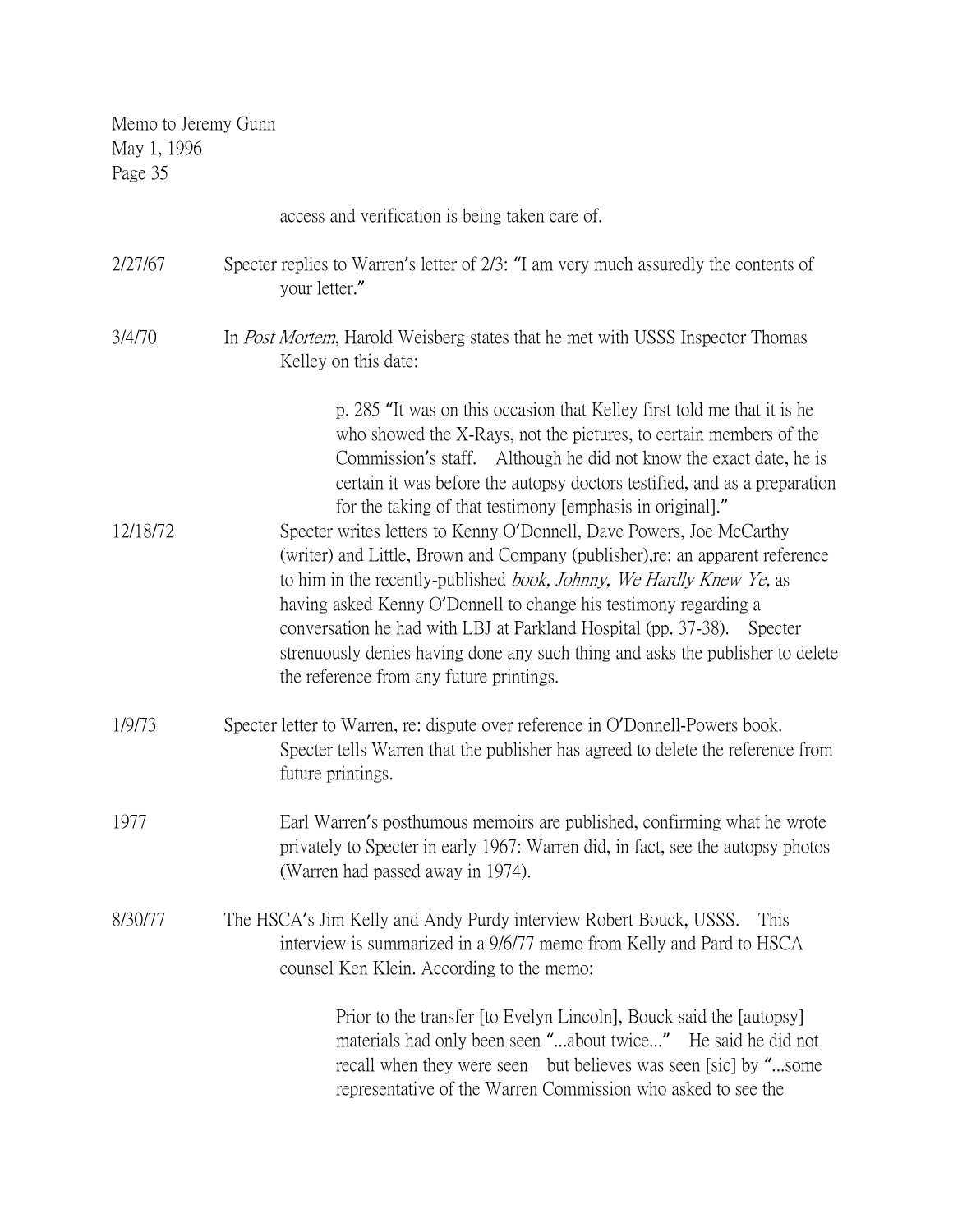> inventory or the materials." Mr. Bouck said he "... at least gave them the inventory to see, but a copy was not given to them." He said the "... stuff basically remained in the drawer." Bouck said he is not sure the materials themselves were viewed and believes Tom Kelley may have been present during the inspection by the Warren Commission representative who he believes was "... possibly the general counsel or a staff attorney." Bouck believes the other time the material was viewed was "... rather early, when someone from Secret Service and possibly Mr. Kelley looked to see what was in there."

- 10/27/77 HSCA counsel Ken Klein interviews Specter in Philadelphia.
- 11/2/77 HSCA counsel Ken Klein talks with Specter on the phone, re: upcoming testimony.
- 11/8/77 Specter and Norman Redlich testify before the HSCA. Specter's testimony is 68 pages long.

Specter on the single-bullet theory, to which he still subscribes:

p. 25"... the most persuasive evidence was the alignment of the President, the trajectory of the bullet and the necessity for the bullet to have hit someone in the car in the absence of having struck the car."

Specter on the issue of the indispensability of the single-bullet theory to the lone-assassin hypothesis:

p. 27Q - In your opinion if the single-bullet theory was not valid could there still have been only one shooter? "Yes.... it is entirely possible that President Kennedy was struck in the neck by a bullet which was fired before President Kennedy went behind the tree and that Governor Connally was struck by a bullet while the President and the Governor were behind the sign, so that the single bullet conclusion in my judgment is not [at] all [in]dispensable to the single assassin theory... I do not think that they were struck by separate bullets... but I think they could have been struck by separate bullets, all fired by Oswald."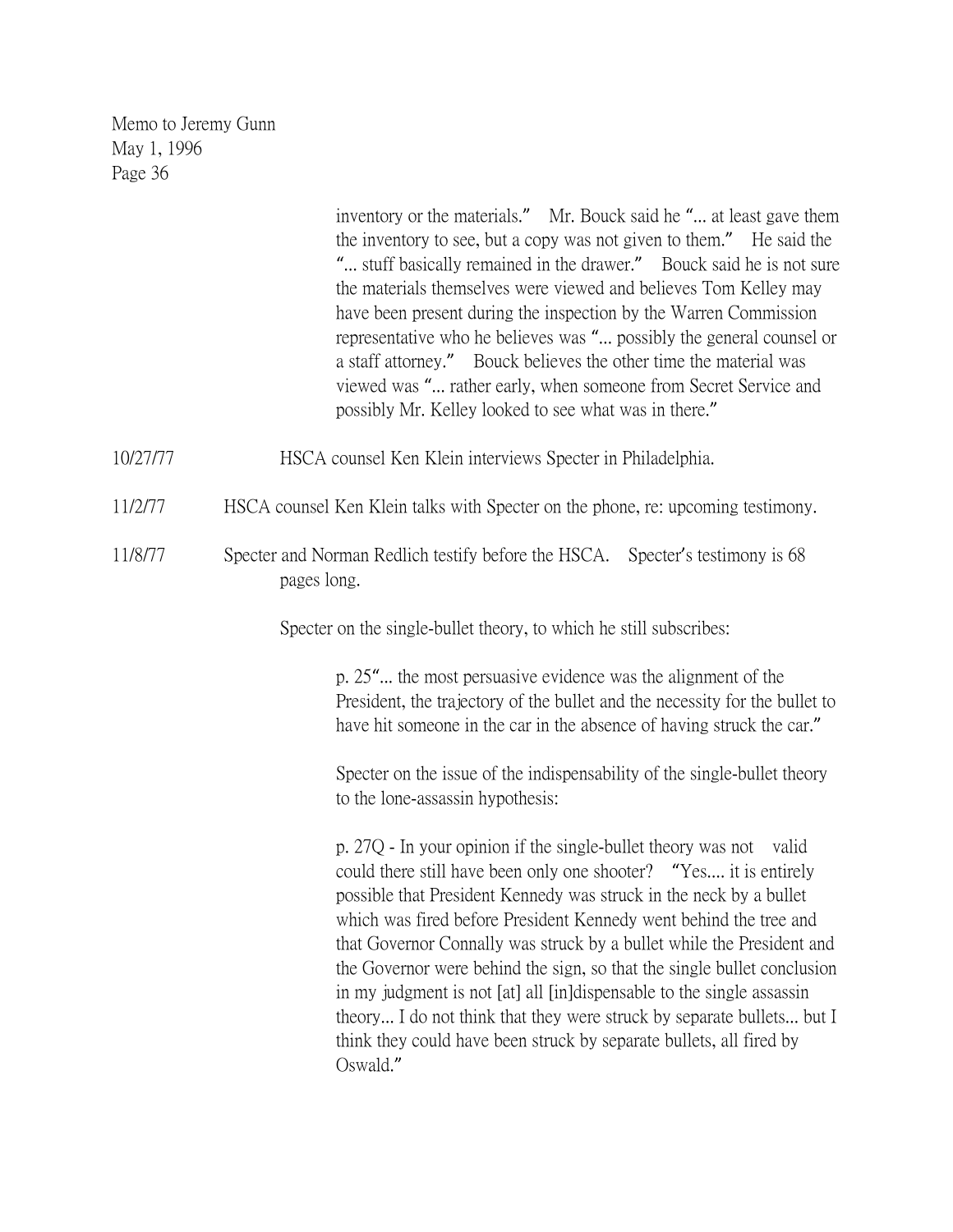> Specter on the issue of the autopsy photos and X-rays: p. 66"...while I did not see the photographs and X-rays, others did. I was concerned about the question after the Commission concluded and once wrote to the Chief Justice about that subject. Precisely when I couldn't tell you. I think he responded to me. We had some meetings about it afterward. I think he may have seen the X-rays. I did not." Redlich is asked: "Can you tell us how the single-bullet theory evolved?" He replies:

> > p. 104"I can't recall any specific moment in which someone said that this is the way it was. We were studying the film very carefully. By we I mean Mr. Specter, Mr. Belin, Mr. Eisenberg, myself, Special Agent Shaneyfelt who was a photography expert for the Bureau... Now, a question that was troublesome was that as one looked at Governor Connally's position in the car and realizing the time within which it took to fire bullets from the rifle, if Governor Connally was hit at a certain frame, and I forget the number, but at a certain frame based upon his body position, and if President Kennedy was hit at a certain frame based upon our observation of the film, and if those frames were so close together that one person physically could not have squeezed off the two bullets, we would have had a situation where all the known facts that we had -- remember, there were no facts that we had that the bullets had come from anyplace other than the sixth floor window -- we would have had a situation where the facts imply would have presented an irreconcilable conflict. Now since Governor Connally was in front of President Kennedy one hypothesis which started to emerge, and I repeat I can't tell you when it emerged, but one hypothesis that started to emerge, and it would have been logical to have emerged with Arlen Specter, one hypothesis was that the same bullet struck both men."

5/12/92 Specter testifies before the Senate Committee on Governmental Affairs, strongly supportive of S.J.Res. 282 (which would become the President John F. Kennedy Assassination Records Collection Act of 1992). "I personally know